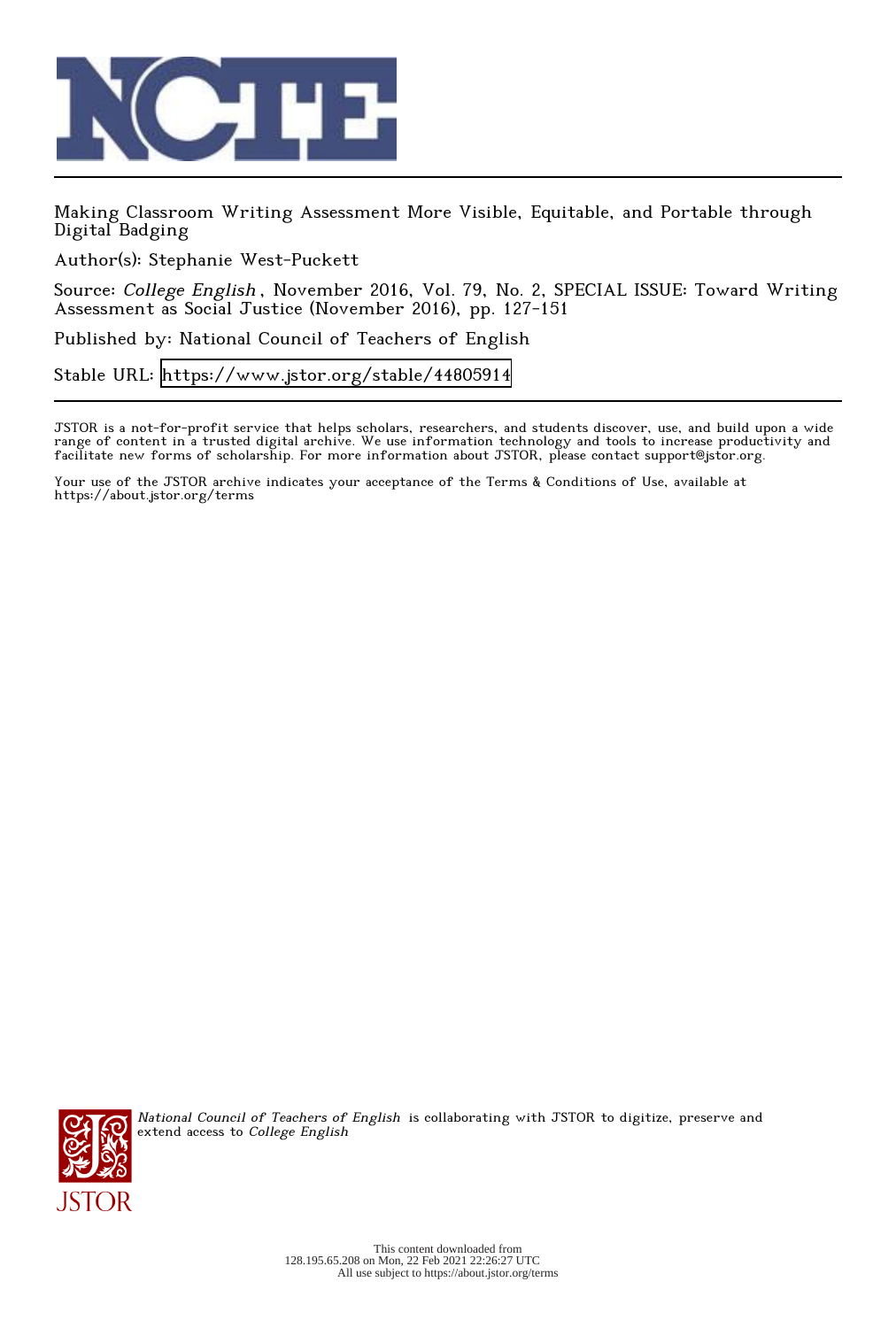# Making Classroom Writing Assessment More Visible, Equitable, and Portable through Digital Badging

#### Stephanie West-Puckett

 or writing teachers, the term assessment conjures a host of negative reac legislators, those with more institutional power but less direct contact with students and their writing. With good reason, teachers are skeptical of assessments as top-down mandates, what Madaus sardonically labeled "manna from above" (10) because they have seen the ways that top-down assessments enable classroom surveillance (Condon; Spellmeyer), undermine student and teacher agency (Perleman; Berlack; Gallagher), and pigeonhole curriculum by privileging that which is easy to measure as opposed to that which is collabora tively valued by students and teachers (Moss; Callahan). In this context, the push for "local control" (Huot; Gallagher; Gere) has been a welcome intervention in the politics and practice of writing assessment; it has given us a rhetoric of writ ing assessment praxis that is grounded in disciplinary expertise and responsive to local concerns.

 As part of the movement to localize writing assessment, it is true that some writing teachers have found their places at programmatic or institutional assessment tables, working with administrators to codesign and implement lo cally responsive assessment. Bob Broad and his coauthors' work with dynamic criteria mapping, for example, foregrounds teacher engagement with students in the work of assessment and also brings these classroom commitments to the

Stephanie West-Puckett is a non-tenure-track faculty member in the English department at East Carolina University, where she is currently finishing her PhD in in Rhetoric, Writing, and Professional Communication. Her dissertation analyzes the knowledge-making practices of composers in both online and offline maker spaces, and her digital writing research has appeared in journals like Education Science and in the books The Next Digital Scholar: A Fresh Approach to the Common Core State Standards in Research and Writing and Assessing Students Digital Writing: Protocols for Looking Closely. West-Puckett has been a member of NCTE since 2008. To contact her about this article or the research, visit her website at https://stephwp.me/

College English, Volume 79, Number 2, November 2016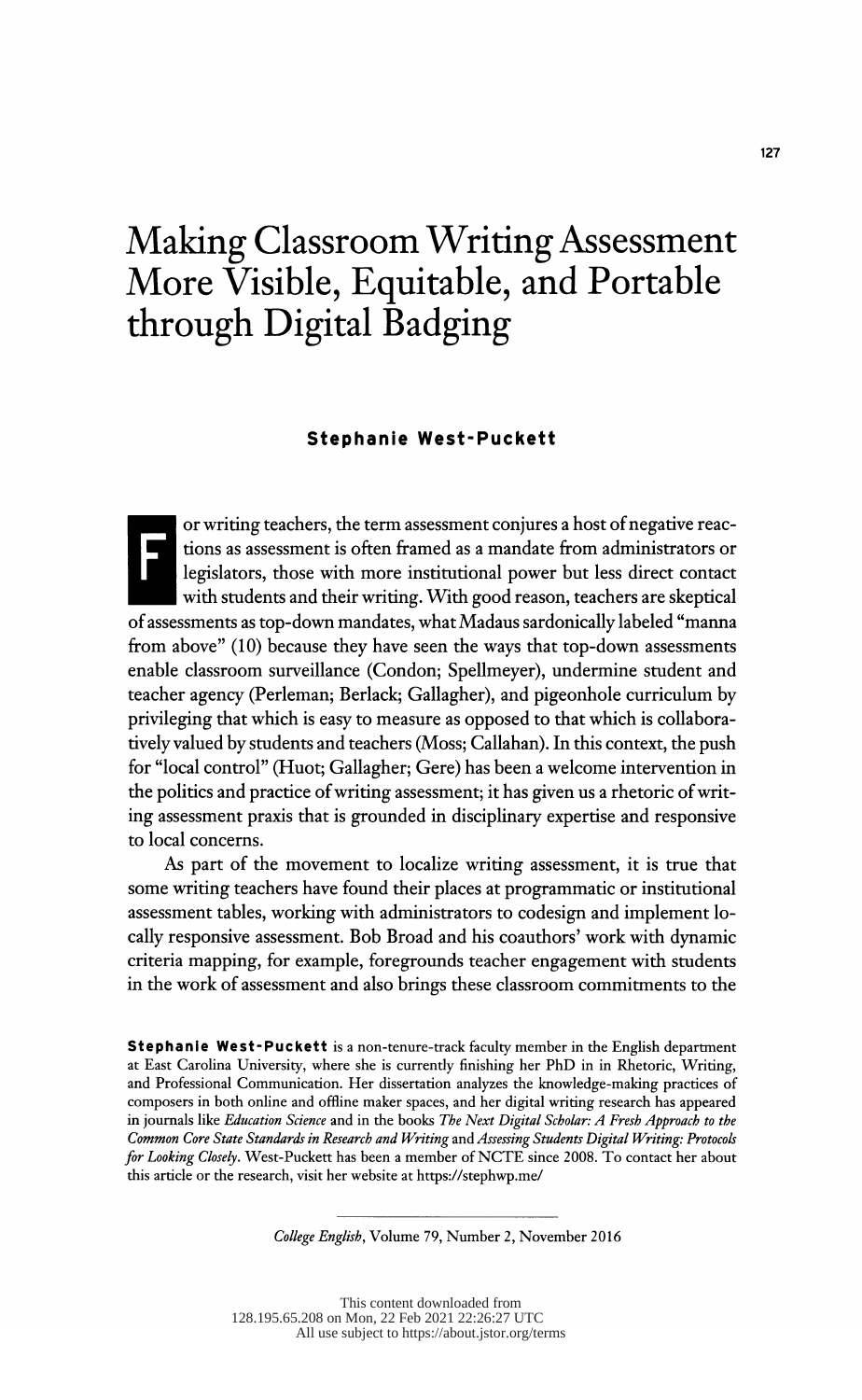programmatic level, norming and negotiating values and interpretations with other stakeholders. Still, local initiatives often continue to operate with a top down logic as decisions made on the programmatic level can have constraining effects when they trickle down into writing classrooms. For example, at my own university, as part of our Quality Enhancement Plan, composition instructors worked with administrators to develop rubrics for program-level assessment of our new Writing About the Disciplines course (Sharer et al.). These rubrics were designed to collect aggregated data and measure how well students' writing samples met the new outcomes; however, the same rubrics were then required for classroom use by graduate teaching assistants and strongly encouraged for other faculty, constraining the kinds of projects students and faculty might take on for fear that the writing might score poorly on the predesigned rubric. In this case, teaching faculty members were asked to accommodate to an assess ment instrument as opposed to accommodating assessment instruments to the teaching and learning context. As my university's case illustrates, a sense of instrumentality takes hold when classroom assessment is uncritically iterated and transacted with bits and pieces of leftover machinery from what started as rich democratic processes at the institutional or programmatic levels (Huot and Neal). Thus, "local control" often stops just short of classroom control and just short of engaging all teachers and all students in active, participatory, and critical negotiation of assessment paradigms.

 To remove the stigma from the term "writing assessment" for classroom teachers, I argue that we should recognize the classroom as the primary site of writing assessment, making visible the ways students and teachers can and do actively negotiate writing assessment discourses, histories, values, and their own biases in this hyperlocal space. As such, this article offers a rich case study of these negotiations in my own first-year writing classroom, demonstrating the affordances and constraints of using digital badging to make visible, with visual modes, those discussions and decisions about what counts as "good" writing and who gets to decide. Borrowing from research in participatory literacies as well as social semiotics, I argue that social justice in classroom writing assessment is attainable only when students and teachers participate in assessment design, interpretation, and continuous inquiry into pre- and post-assessment conditions. In adopting digital badging platforms, I have found the technological means to engage students in this participatory process. This article demonstrates how we can, in our classrooms, pair this open-source technology with practices of *critical validity inquiry* (Perry) to consciously interrupt bias,<sup>1</sup> promote a more diverse construct of writing, and better meet the needs of students of color and lower income students. While theoretical concerns about validity are most often taken up at the programmatic level, I argue that the theorizing and practice of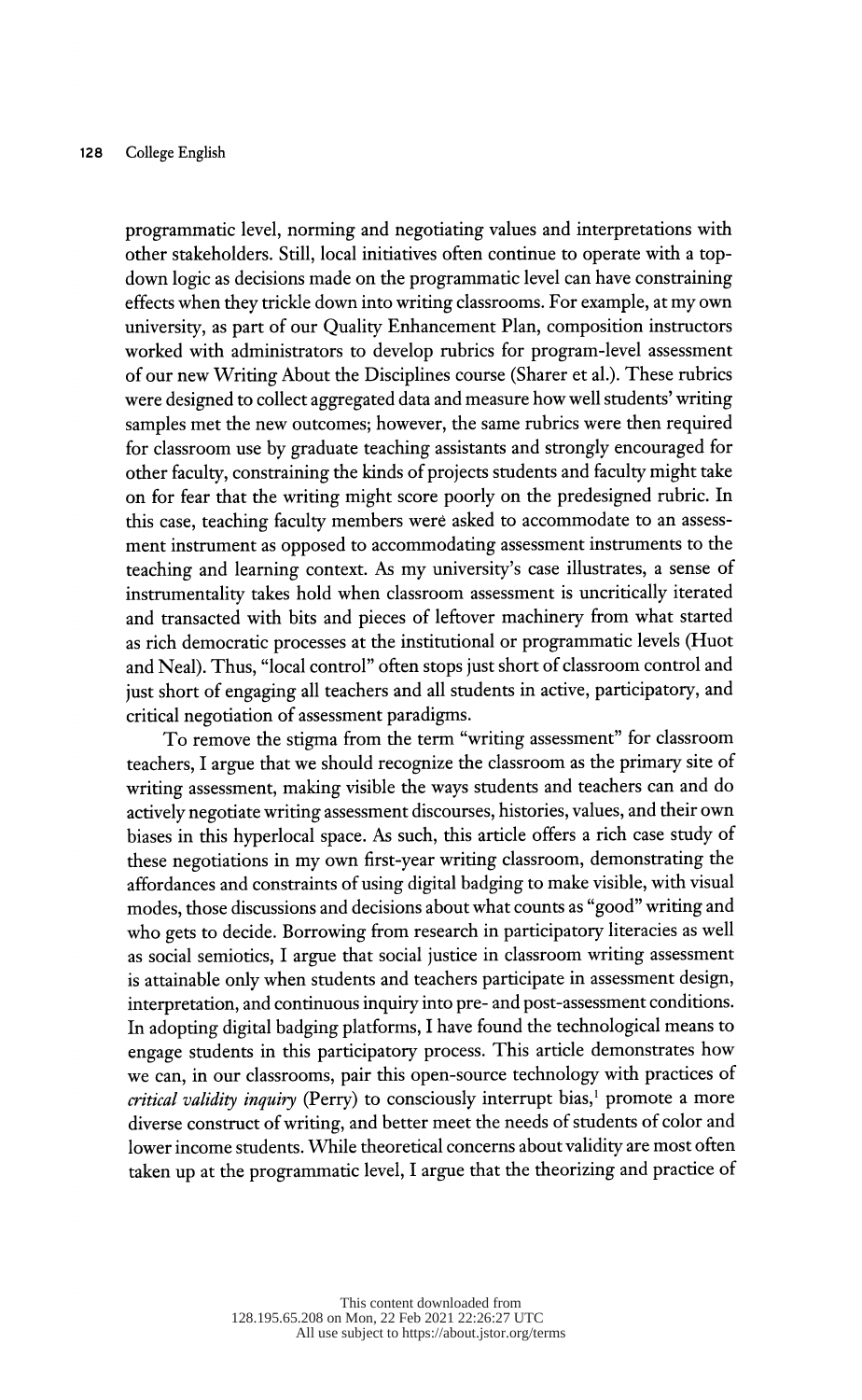critical validity inquiry must also occur in the writing classroom as it reorients our attention to the purposes of assessment as a practice of participatory social justice. Thus, I conclude this article with a discussion of how digital badging's portability can amplify often unheard student and teacher voices in writing as sessment through a "bubbling up" and "bubbling out" of hyperlocal practices designed to support writers as they move across contexts.

## Assessment in Participatory Cultures

As Henry Jenkins argues in Confronting the Challenges of Participatory Culture, many learners today are vigorously engaged in networked digital environments where they connect with others to develop their interests and accomplish shared goals through deeply contextual literacy (xiv). Collectively referred to as "participatory literacies," these ways of knowing, doing, being, communicat ing, and learning are necessary for social, civic, and economic participation in a digitally connected world. While young people from well-resourced families and communities often have both access and motivation to develop these literacies, engaging what Jenkins calls the "hidden curriculum" (xii) of popular culture and new media, many students of color and students from working class backgrounds may not have these rich opportunities outside of school. These inequities, then, create not simply an access gap but a *participation gap* that threatens our vision of a more democratic future and underscores the need for all learning institutions, both formal and informal, to develop curricular opportunities to build these participatory literacies, designing both curriculum and assessment practices that can build learners' agency and institutional capital, helping young people to translate academic success into social, civic, and economic capital.

 Connected Learning, a research-based agenda forwarded by the MacAr thur Foundation, is one such initiative meant to help educators at all levels to reimagine learning in a participatory culture. Based on educational theories and principles that privilege student interest and passion as well as peer networks for academic, economic, and social achievement, this framework positions stu dents as active makers of products and knowledge who fully participate in their communities, with learning as a by-product of the collaborative negotiation of tools, discourses, values, and ideas. With commitments to equity, connectivity, and full participation, Connected Learning presents a new vision of education that holds promise for more democratic and socially just futures for all learners.

 While many institutions are embracing the Connected Learning principles in their curriculum as a commitment to social justice, they are struggling to understand how to design assessments that support learners in gaining access to "hidden curriculum," negotiating the power discourses of popular media as well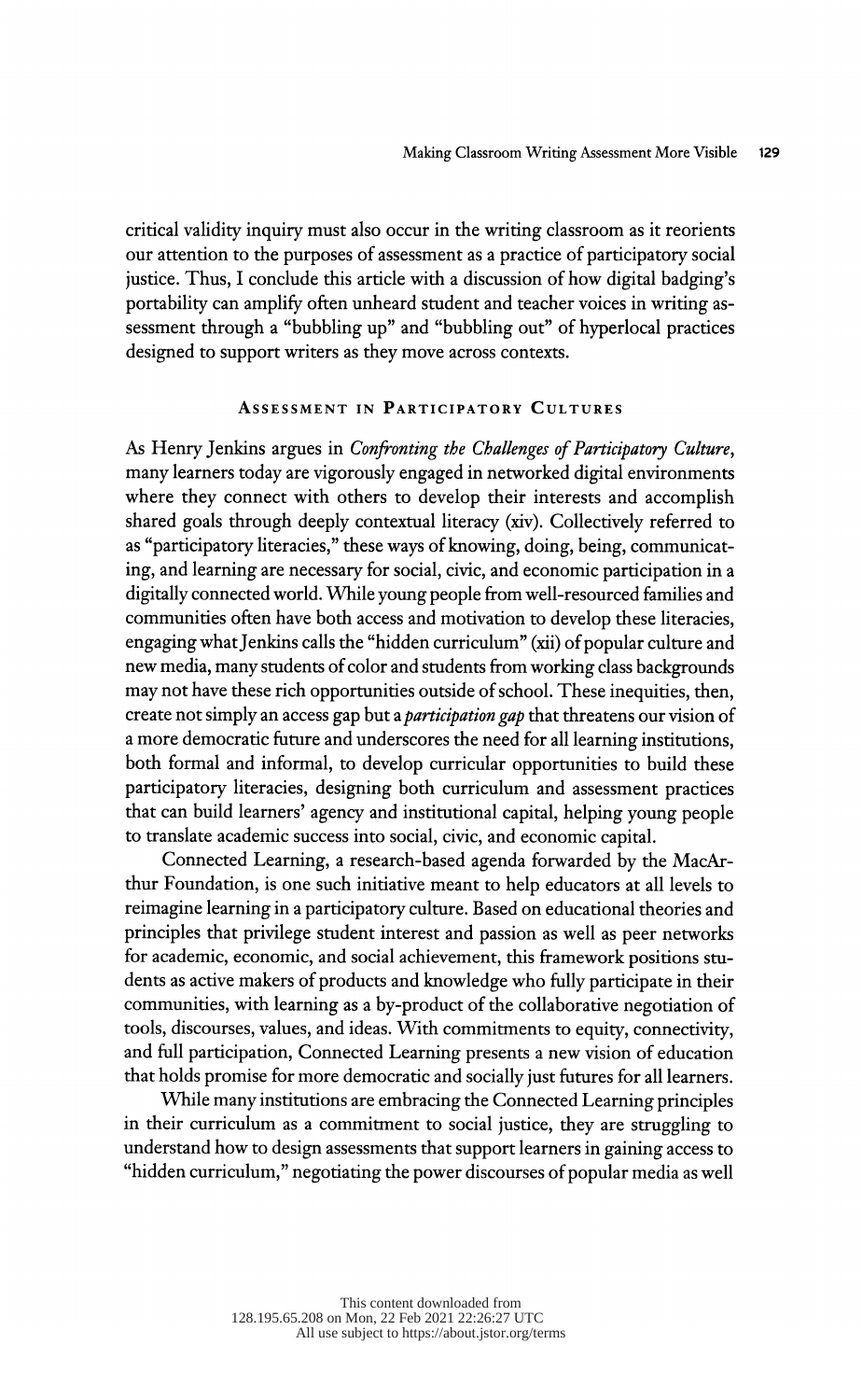as institutions, academies, and disciplines. So while writing studies scholars have argued for two decades that we need to adopt new practices for digital assess ment (Ball; Penrod; Taykayoski) and have since explored issues of privacy and data tracking in online environments (Crow), the use of formative assessment structures to support iterative practice (Reilly and Atkins), and the productive connections between assessment and usability for public digital writing (Zoetewey et al.) among other concerns, our practices, such as electronic portfolios, have largely remained tethered to the print-based logics early digital writing scholars argued against.<sup>2</sup>

 In addition, because assessment is often contained within classrooms, programs, or institutions, schools have done little in assessment to help learn ers recognize rich and nuanced literacy practices and performances that thread through home, community, and academic spaces. Assessment practices should allow learners to leverage their achievements from one context in another, recognizing that, as Connie Yowell writes, "In the digital age, the fundamental operating and delivery systems are networks, not institutions such as schools, which are one node of many on a young person's network of learning opportuni ties," and grades, certificates, and credit hours are not the only metrics we can use to construct our learner identities. As such, our classroom assessment practices need to be designed with what Ridolfo and DeVoss call "rhetorical velocity," developing a sense of how assessment instruments, artifacts, and decisions can be repurposed, reused, and recirculated by students beyond the duration of a semester as they move across learning and professional contexts. Projects like Mozilla's Open Badging initiative may help us make these connections across learning contexts.

## Digital Badging as Multimodal Assessment

 Digital badging is an assessment technology that offers promise for providing a meaning-making system that operates on the principles and practices of open culture-a social movement that values collaboratively produced information and knowledge which is freely distributed and built on through accessible networks. Like traditional badges worn by scouts, civil servants, and military personnel, digital badges are graphics that symbolize achievement, experience, or affiliation in particular communities. In digital spaces, these web graphics are encoded with metadata that provide descriptive information about the badge issuer, the criteria for earning the badge, the date the badge was earned, and the evidence or artifacts that were submitted in consideration of the badge application. Digital badges are commonly circulated in video game environments and on e-commerce sites like eBay, but they made their big debut in academic communities in 2011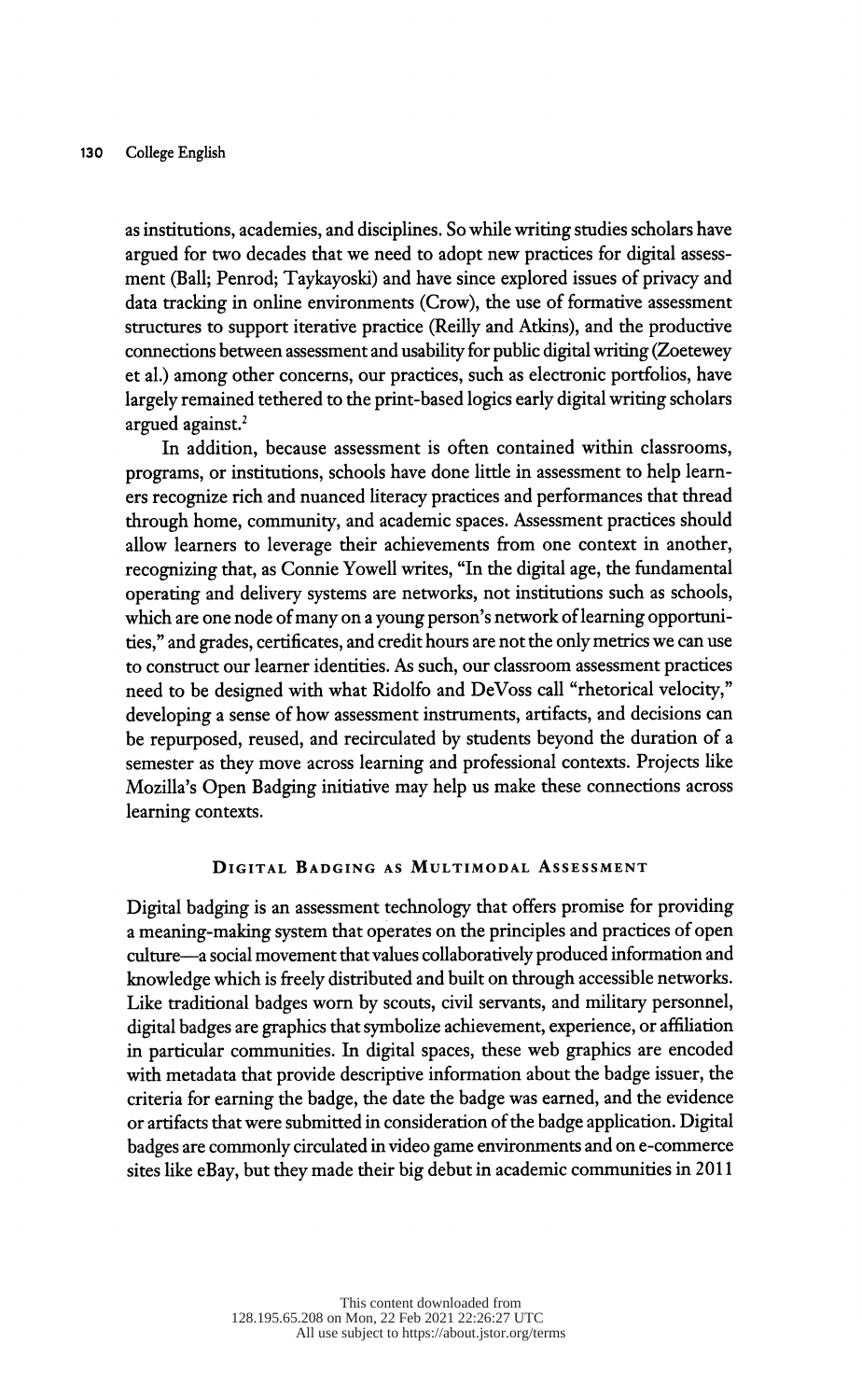when Mozilla announced its Open Badging Initiative to create and share a free, open-source badging infrastructure. Mozilla's announcement was soon followed by a call for proposals from the Humanities, Arts, Science, and Technology Alliance and Collaboratory (HASTAC), who provided significant funding for formal and informal learning institutions who would develop digital badging pathways that systematize their curricular offerings. Often talked about as part of the gamification of education (de Winter and Moeller; Sierra and Steadman; Gee) few have considered these digital artifacts as *assessment technologies* with the potential to reclaim and remake (writing) assessment at the collegiate level.

Only four institutions of higher education—Carnegie Mellon University, Colorado State, UC Davis, and Ohio State University-were among the list of HASTAC Badges for Lifelong Learning grant recipients. The other recipients, more than fifty in total, included K12 institutions, but a majority of the recipi ents were informal learning centers such as museums, after-school programs, libraries, and community youth partnerships. So despite a theoretical orientation toward semiotics and our disciplinary understandings of the ways images can communicate with immediacy (Kress and van Leeuwen) in many of our writ ing studies departments, digital badging as an assessment technology has yet to be taken seriously by writing studies practitioners or by collegiate faculty and administrators more broadly.

 As assessment artifacts, digital badges, unlike portfolio scores, function as "talkative boundary objects" (Rughini§ 2009), symbols of skill, experience, or achievement that are grounded in the values, epistemologies, and resources available in one particular context but are attempting to move with the learner to new contexts. Unlike traditional assessment artifacts such as grades and scale scores that pretend at acontextuality, digital badges belong to learners and contain the messy baggage of what it means to know, to do, and to learn with particular people and resources in particular times and places. As these artifacts move across networks, they are meant to foster negotiation between learners and their learning sponsors or organizations, promoting articulation while resisting standardization. This kind of artifact-centered assessment "talk" is never easy or "efficient," as I'll demonstrate, but it works to map the opportunities and challenges particular learners and groups of learners face in different networks, making assessment a negotiated participatory practice of integrated judgment based on relevant theoretical, empirical, and consequential concerns for how learners and organizations are going to use assessment data.

 Badging is certainly not a new practice as societies ancient to contemporary have used visual symbolism to mark merit, to indicate belonging or membership, and to signal honor or dishonor. While Halavais has written more thoroughly on the genealogy of badging across historical periods and world cultures, it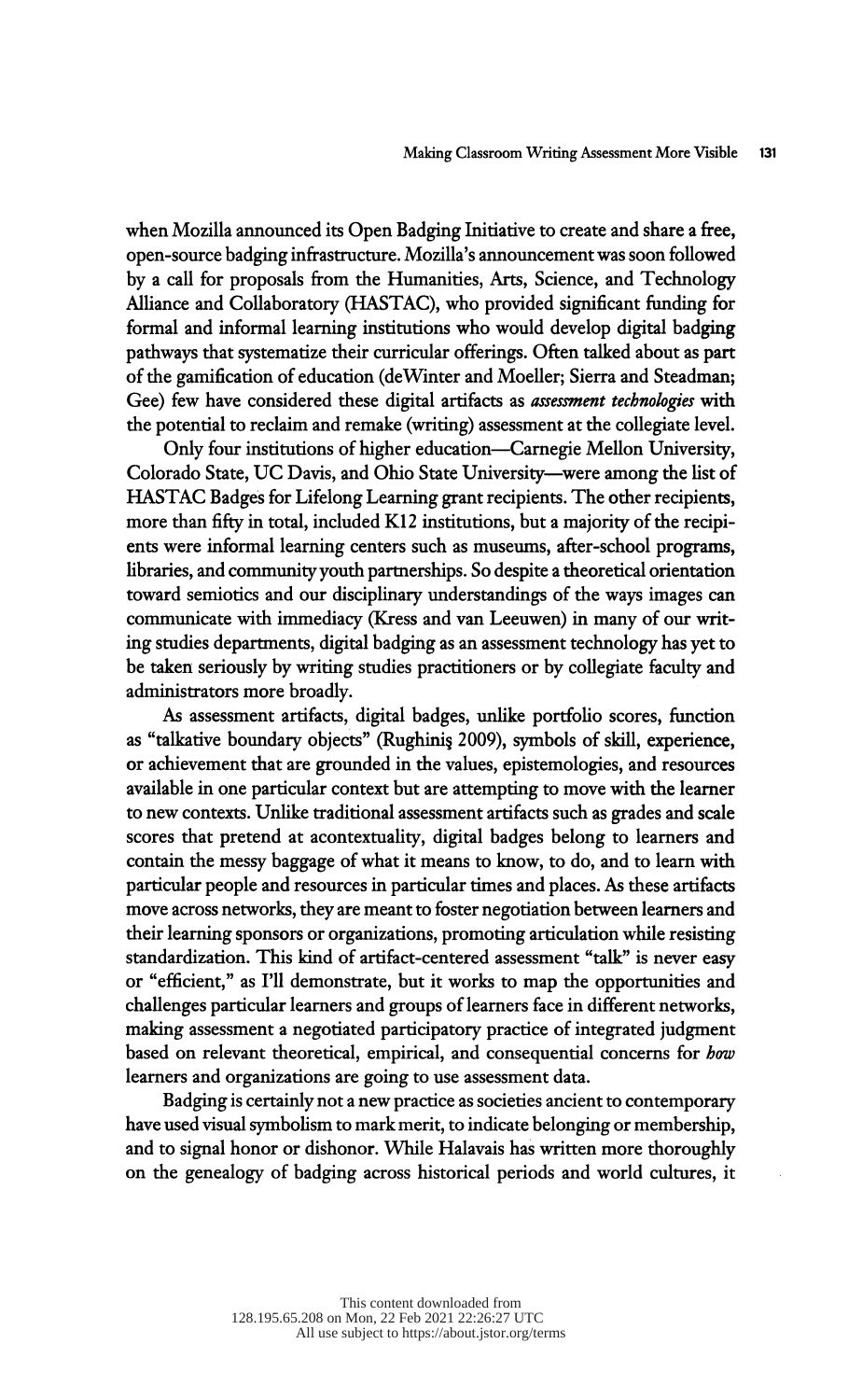will suffice here to say that badging's longstanding history of use, reuse, and appropriation into the digital realm is rooted in the primacy of visual modes of communication and the accessibility and interpretability of visual rhetoric. On one level, Kress and van Leeuwen show us how visual images communicate with an immediacy, making initiatives like digital badging potentially attractive to those who wish to open assessment practices and make learners key stakehold ers in assessment conversations. Visual modes have historical alliances with the meaning-making practices of the masses—proletariats, women, multilingual English speakers, and so on—those whose bodies were not invited into the in ner sanctum of a numerical and linguistic academy (Arola and Wysocki). Thus, embracing the visual assessment artifact has potential for unsettling monolithic structures of assessment by focusing on meaning-making modes that are socially authorized across cultures and communities. Remixing visual modes into assess ment discourses through the use of badges provides additional opportunities for students and teachers to claim agency as they select, manipulate, and combine modes and signs to make, unmake, and remake meaning about their learning, their achievements, and their identities as learners.

 Invoking social semiotics to resituate practices of writing assessment should be a soft sale for writing studies as the field continues to find value in socially constructed theories of knowing, doing, writing, and evaluating together with a diversity of signs and modes. It can also help us understand how both cur riculum and assessment work are always already multimodal communication acts, working at the intersections of alphalinguistic, visual, aural, spatial, and embodied modes. Whaťs more, as Kress argues, learning any "curriculum" is the process of receiving, remixing, and remediating that curriculum's message, using our culturally constructed semiotic repositories to produce responses to a curriculum. The learner's choice of modes in responding tells us important information about the learner's interest and engagement with that curriculum and shouldn't be divorced from the assessment of what has been learned, particularly if we are interested in building participatory literacies that honor a diversity of culturally constructed meaning-making practices. Kress writes:

 The maker of the sign has made the form of the sign to be an apt expression of the meaning to be represented. For the recipient of the sign, therefore, the shape, the form of the sign, is a means of forming a hypothesis about the maker's interest and about the principles that they brought to their engagement with the prompt that led to the making of the sign . . . When the "recipient of a sign" is an assessor, the question is "What metric will be applied? Will it be a metric oriented to authority- a metric that indicates the distance from what ought to have been learned, whether in terms of modes used or in terms of conformity to the authority of the teacher/assessor; or will it be a metric oriented to the learner's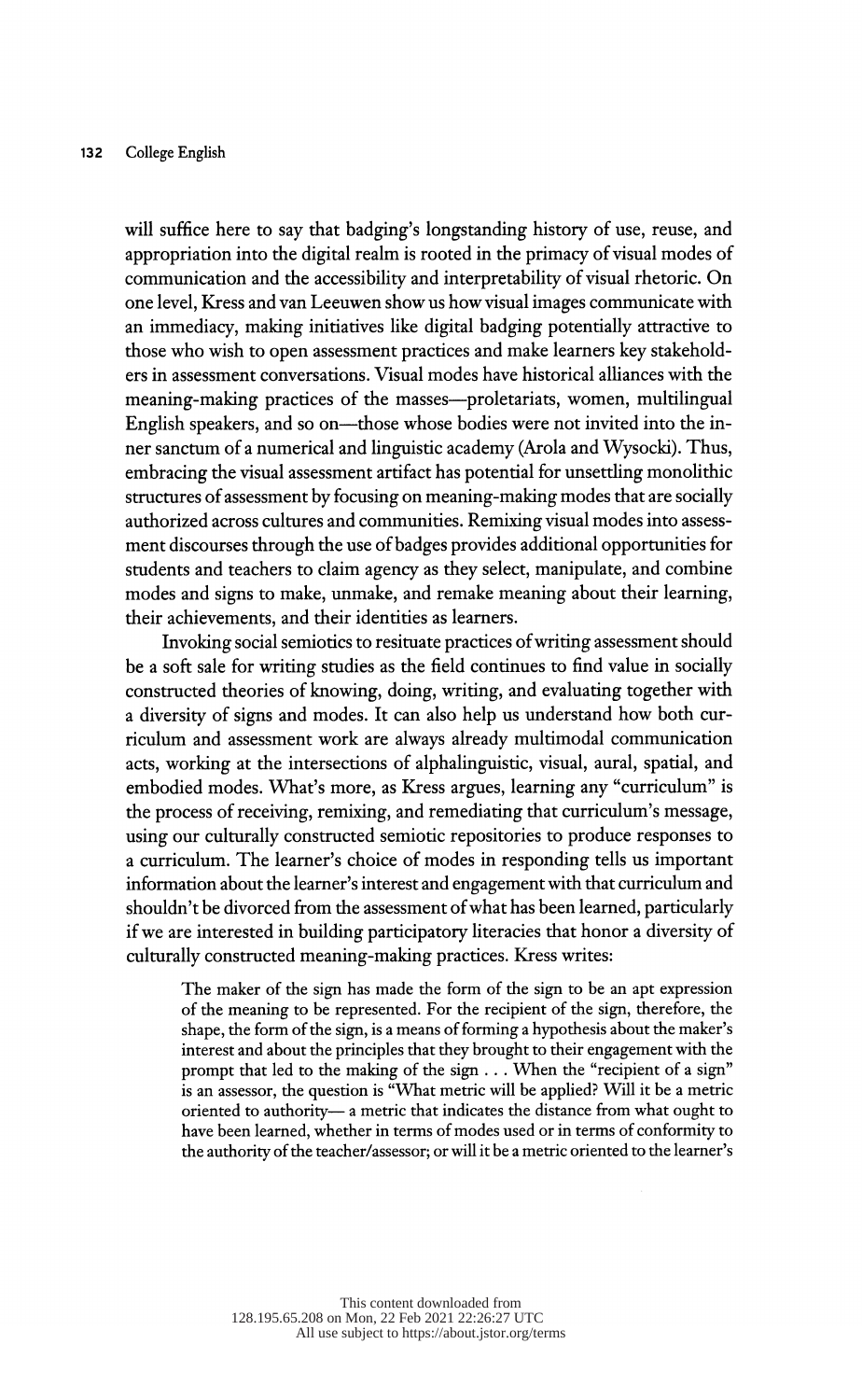interest and that evaluates the principles the learner brought to the engagement of the curriculum?" (28)

 If we take semiotic theories of learning seriously and use them to engage Kress's questions, we can see that our most easily recognizable classroom writing assess ment instruments such as rubrics, grades, and even instructor commentary tend to operate on a deficit model that seeks to measure the distance between asses sors' interests and expectations and students' ability or willingness to reproduce those interests and expectations in their response. For example, Lillian Brannon and Cy Knoblauch pointed to this tendency over twenty years ago when they argued that instructor feedback to student writing often directed the writer to produce the ideal text the instructor had in mind as opposed to helping students pursue their own interests and leverage their own semiotic storehouses through acts of composition. Sadly, it seems, our most visible and easily recognizable classroom assessment practices—practices too often taken up by our graduate teaching assistants and new faculty in writing studies—have not moved us much beyond approaches that limit learners' agency, authority, interests, and meaning-making capabilities.

 This condition is peculiar considering that our field has a rich history of demonstrating how both students and teachers can and do participate in the negotiation of the meaning and value of writing inside the classroom. For example, Inoue's work around "community-based" assessment in writing class rooms outlines how students and teachers can negotiate values through dialogic engagement about what matters in writing. While these discussions result in a rubric, it is the engagement of multiple interpretations and priorities in the classroom context that is foregrounded in Inoue's work ("Community-Based"; Antiracist). Similarly, Broad argues for the collaborative creation of dynamic criteria maps, on both the classroom and programmatic levels, underscoring the need for community-building processes that engage stakeholders in collab oratively articulating their values and commitments about writing. While the map is the artifact of this social process, the process itself is the most important contribution Broad offers. These practices represent some of the most valuable work that writing assessment can do to foster social justice through participatory practice, yet they aren't the images that readily come to mind when we, in the larger field of English studies, think of classroom assessment. What will it take to disrupt the instrumental fetish that privileges the artifact over the process of promoting participatory literacies that build agency and collaborative capital? How do we capture these ephemeral, ongoing negotiations in the classroom and make them more visible, accessible, and portable through digital badging without privileging the rubric, the map, or even the badge as an assessment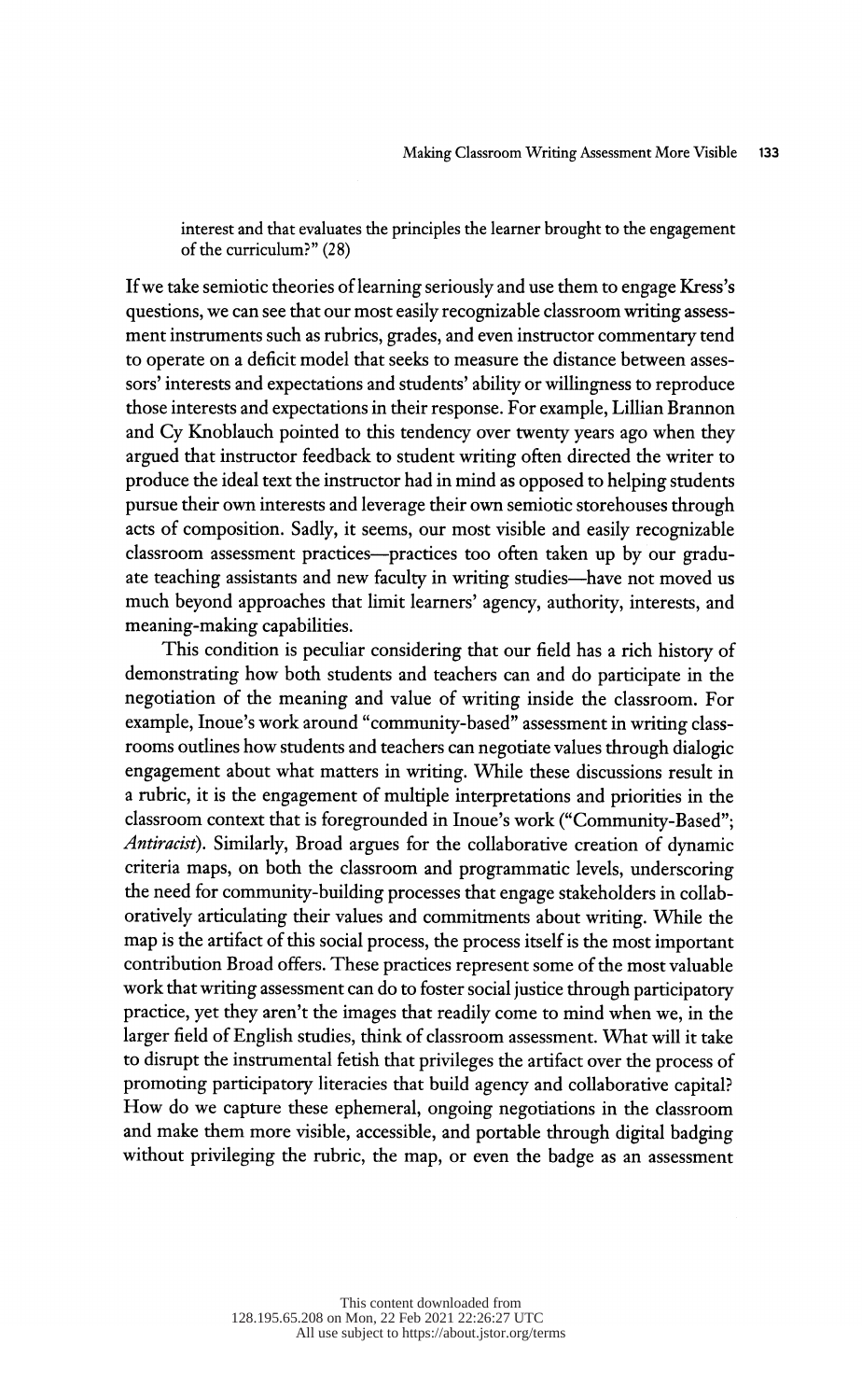instrument? What types of heuristics and interpretive processes can we use to safeguard us from falling in the trap of fetishizing digital badges while exploit ing their potential as opportunities for and markers of institutional and cultural capital for students?

## CRITICAL VALIDITY INQUIRY TO AVOID OBJECT FETISH

 Over the last quarter century, as Huot and Neal note, writing assessment scholars have moved from defending the practices of direct writing assessment (as opposed to indirect measures such as multiple-choice testing about writing) to adopting more sophisticated and nuanced understandings of its use and impact, practices that can fall under the broad umbrella of validity inquiry. As such, validity inquiry (Huot and Neal), has helped us understand how assessment instruments (direct placement exams, portfolios, standardized writing assessments such as the SAT or ACT) and the data gained from them impact writers, teachers, classrooms, and programs. From this work we've reached consensus on the notion that as sessment instruments themselves are not "validated" and shouldn't be fetishized in an assessment scene; instead, local- and I argue, hyperlocal-stakeholders must work to make evidence-based decisions about the design, implementation, and impact of assessment instruments, making tentative interpretive arguments about "validity" in service to (hyper)local practices, values, and commitments.

 Extending this commitment to validity praxis, Jeff Perry argues for critical validity inquiry (CVI), an approach to constructing validity (or invalidity) argu ments that engages depth hermeneutics—the practice of using multiple lenses to vision and revision evidence derived from assessment instruments in order to interpret their impact. Borrowing from depth hermeneutics as deployed in critical discourse analysis, CVI works to uncover ways that assessments can pervert the teaching and learning context, coercing students and teachers into adversarial relationships with each other and with administrators and policymakers as the aims of assessment come into conflict with the aims of teaching and learning. Using critical validity inquiry, then, writing assessment scholars can interrupt bias through the application of particular critical theories to an assessment con text including, but not limited to, Marxism, feminism, queer theory, decolonial theory, disability or crip theory, critical race theory, and a host of intersectional approaches like queer crip or decolonial feminist theory. CVI remixes the dis courses of educational measurement with our critical understandings of how power operates. According to Perry:

 By focusing on sites of educational exploitation like race, class, and gender, CVT allows researchers and assessors the capability of recognizing abuses of power that might be missed in a more generally focused inquiry. This misuse of educational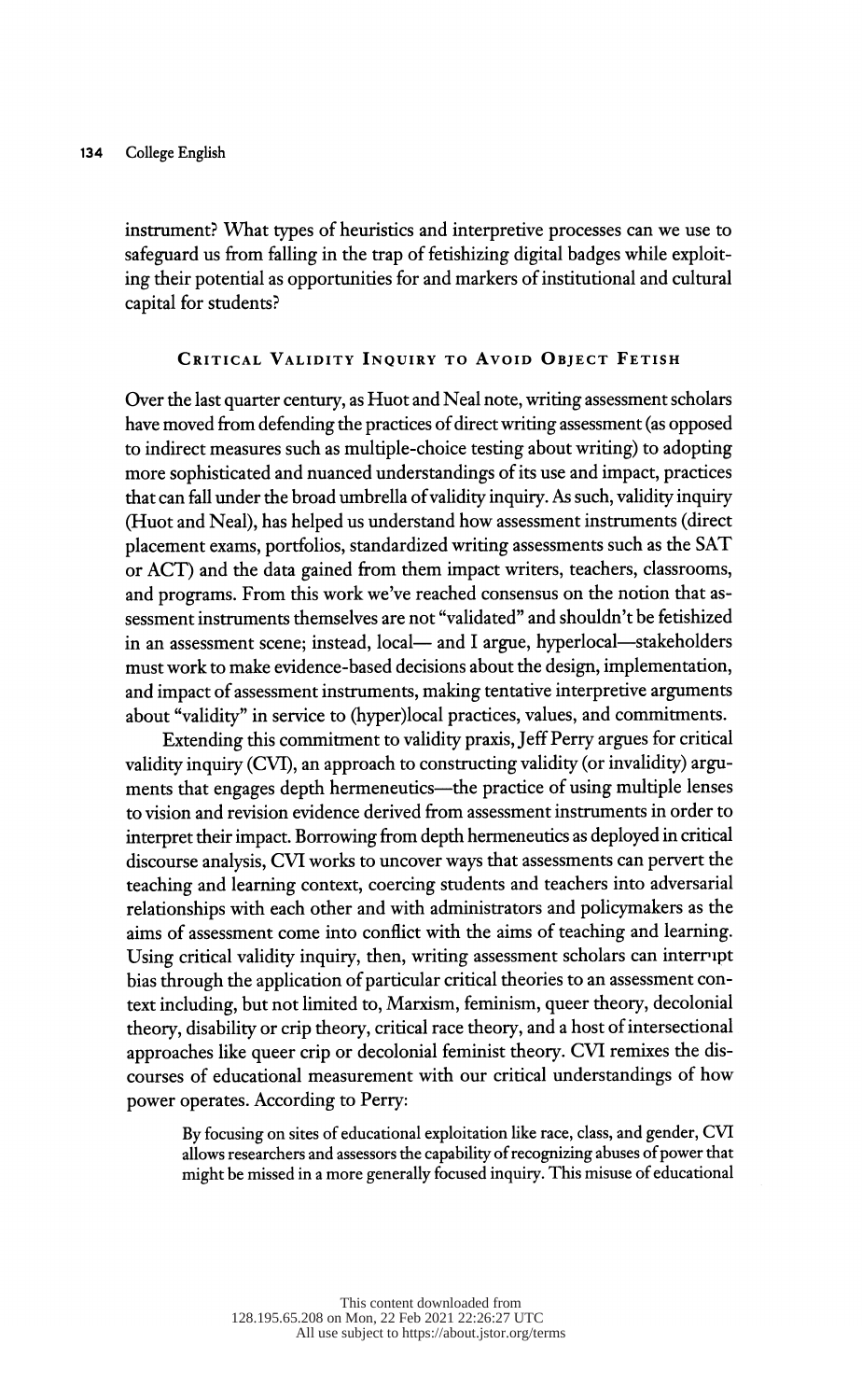assessments that fail to represent an equitable process for all and, instead, serve the purpose of reproducing the social relations necessary for the perpetuation of a vast disparity in the distribution of wealth, health services, and educational opportunity will be challenged. (199)

 As he demonstrates through a critical discourse analysis of the ACT placement test, CVI enables us to trace out ways particular groups have been systematically disadvantaged by institutions of power, including educational institutions. In addition, CVI positions us to consider how we use assessment technologies to restrict or allow particular groups access to capital resources and opportunities, representation of interests and engagement, as well as ownership of assessment technologies and authorization of institutional identities. Since CVI directs us to consider a multiplicity of ways that validity evidence might be interpreted, we can put this tool to use in order to build a participatory culture of assessment in which all stakeholders perpetually interrogate the conditions and implications of assessment.

 Perry's work shows that CVI can be useful in understanding assessment's impact on an institutional level; however, I argue that this tool, like Broad's dy namic criteria mapping, is flexible and scalar, making it useful at the classroom level as well. By picking up CVI as a practice that engages students and teachers, we move beyond blanket understandings of equity and value the specificities of uneven classroom writing experiences and their varied expressions through multiple modes in a participatory culture. In what follows, our hyperlocal work with CVI threads throughout the classroom case study as the students and I wrestled with issues of access to resources, language, and consensus around issues of power and embodiment in writing, acknowledging that dissensus can be a welcomed practice in a pluralistic classroom culture. As such, I will dem onstrate how CVI can be an essential part of negotiating power in classroom writing assessment, disrupting an instrumental fetish with digital badges as just objects of writing assessment.

#### Digital Badging with First-Year Writers

 I teach writing at a mid-size, rural university in the south where nearly one third of undergraduate students identify as students of color and nearly two-thirds were determined to meet need-based financial aid requirements (IPAR, Fact Book and Common Data Set). As nearly one-third of our undergraduates also identify as first-generation college students, many struggle with the practices and con ventions of academic writing, and our foundations writing courses are designed to foster a rhetorical approach to composition, requiring significant practice negotiating multiple audiences and purposes to build evidence-based arguments.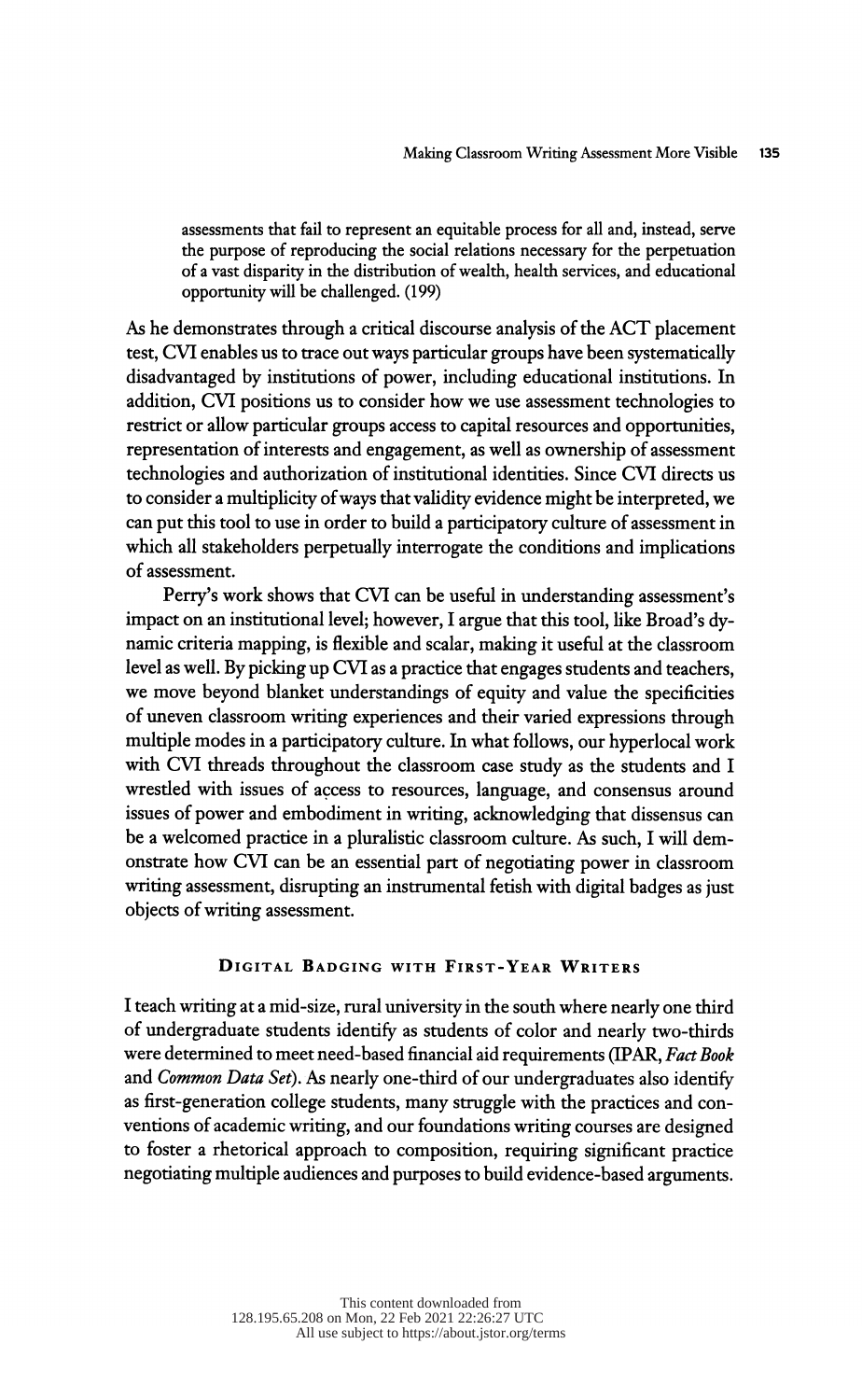Bothered by the disconnects I had observed between my own understand ing of learning outcomes statements that guide the teaching of writing and my students' sense of those outcomes—in other words, my own biases toward cre ativity, critical thinking, and writing-as-meaning-making that often clash with students' biases toward convention, completeness, and correctness-I wanted to design classroom assessment practices that could put a diversity of perspectives into play as the students and teacher attempted to foster "hard agreements" (Inoue, "Community-Based" 216) about what constitutes "good writing" at the collegiate level, practicing assessment and critical validity inquiry as activities through which "agency, citizenship, and literacy intersect in the writing class room" (Kalikoff 121).

 One particularly interesting example of the disconnect between what stu dents read in the outcomes and what I read occurred regularly at the intersection of meaning-making around East Carolina University's first-year writing outcome, "Discover and address significant questions via writing." While I comprehend this statement as an articulation of the importance of curiosity, focus, audience awareness, and significance in framing purposes for a particular communication, students largely read this outcome as a directive to ask professors questions about the parameters of an assignment, such as word counts, due dates, citations, and other logistical and stylistic concerns. Their interpretations of this outcome were linked to their particular lived experiences with writing, most of which had not included opportunities to wrestle with and define the parameters of rhetorical context, leveraging the kind of rhetorical decision-making that is essential to the freedom and responsibility of choice.

 As such, I came to see the necessity of the claim that assessment must be a social practice negotiated in the classroom. Thus, community-based assessment through open badging was a solution that refused deficit models of assessment that seek to measure the distance from an assessor's interest and a learner's performance (Kress) and would, instead, create the conditions for the negotia tion of diverse interpretations of value. In doing so, I sought to amplify student voice and teach discipline-based heuristics for making rhetorical evaluations, embracing Huot's claim that "learning to assess is learning to write" (70). My affiliation with the National Writing Project had long given me access to a wide variety of digital writing practitioners and educational technologists as well as open learning organizations like MacArthur and Mozilla who were experimenting with digital badging as a means of creating more equitable outcomes for learners. Because my classroom was already a space where digital and multimodal writing were happening, digital badging seemed like a good solution for supporting the "bubbling up" and "bubbling out" of participatory assessment practice.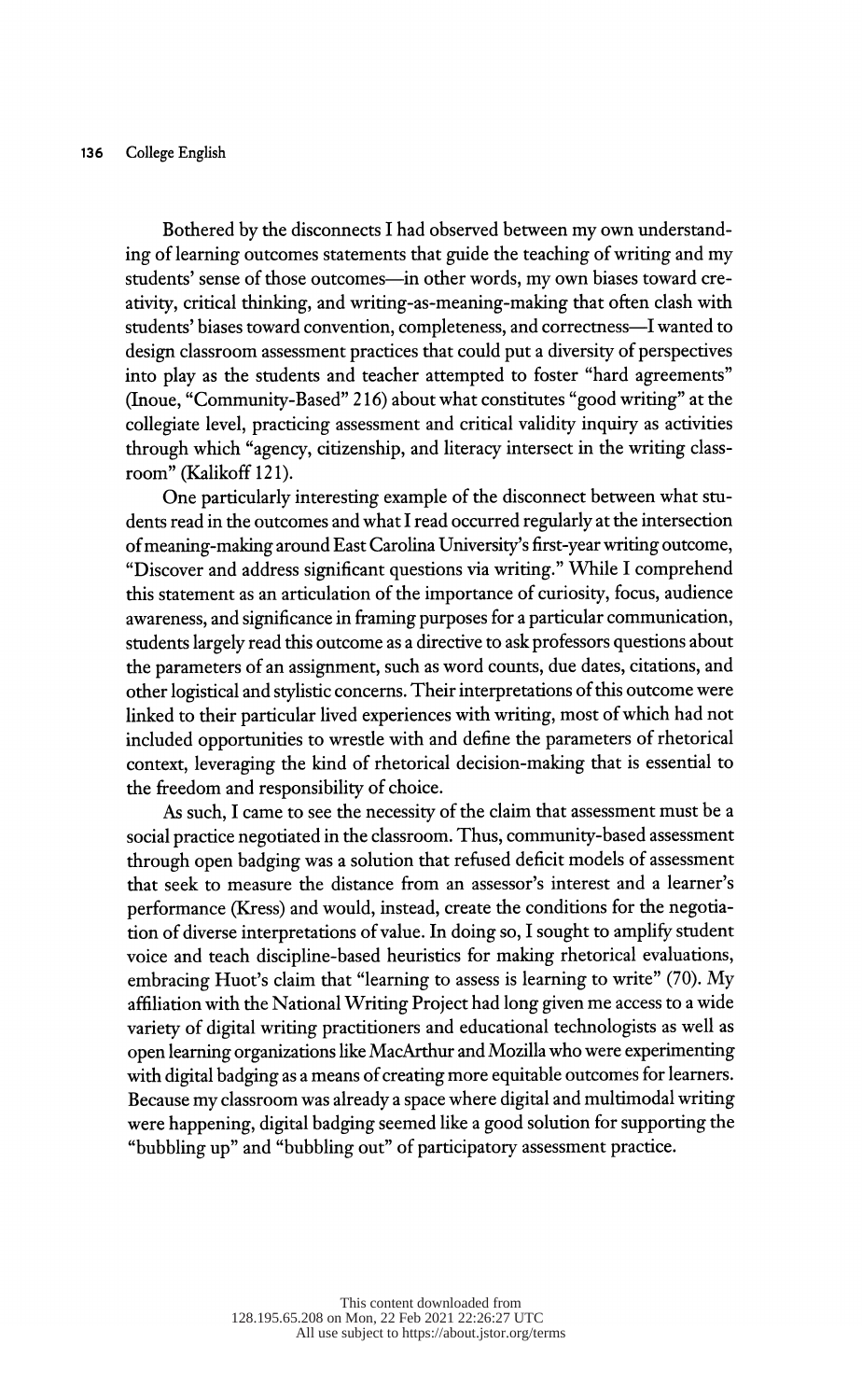During the early weeks of my first-year composition class in Fall 2014, students wrote in various media and modes, creating popular culture "Who 'X' Thinks I Am/ Who I Really Am" memes, metro maps of important "stops" on the academic, civic, professional, and self-sponsored writing journeys, and letters to the class about the identities they were bringing with them to the classroom. They shared their writings through a host of open digital tools such as Google Docs and Google+, using these prompts and spaces to develop the evaluation-free zone that Peter Elbow encourages (197) as a way of building familiarity with a host of writing technologies, experimenting with modes and genres, and creat ing community inside the classroom. I then introduced assessment through an open badging project that engaged students in exploring a rhetorical approach to composition that embedded assessment into the curriculum through critical validity inquiry and participatory design. The open badging project occupied the majority of our instructional time for approximately six weeks then faded to the background as students used the assessment artifacts they created to make judgments about their peers' writing produced in response to other projects.

 For the digital badging project, small groups of three or four students were tasked with selecting an outcome statement or habit of mind from either our university's revised student learning outcomes developed through our writing focused Quality Enhancement Plan (QEP), from the Framework for Success in Postsecondary Writing (FSPW), or from the Writing Program Administrators Out comes Statements for First-Year Writing (WPAOSFW). After selecting their focus, students conducted inquiry into the meaning and significance of the outcome or habit, produced a host of multimodal compositions that argued for why that statement should matter to other first-year students, and analyzed examples in practice from previous student compositions. Next, students designed digital badges using the Credly open badge platform and negotiated the parameters of classroom assessment, as I'll describe next, using these badges as artifacts that make visible and apparent community-held values about good writing.

 The badges consisted of visual symbols that students designed to represent what they found compelling and important in the outcome statement or habit of mind, a title that encapsulated that construct, a description of the badge that summarized the important points of their arguments, and a detailed explanation of the kinds of evidence that their peers should submit if they wished to earn that particular badge.

 For example, one group chose to focus their assessment inquiry around the FSPW's habit of mind, "rhetorical knowledge," and produced a number of communications-a collaborative, source-based digital essay, a website, an embodied tableau vivant, a digital badge, and an ignite talk—all directed toward their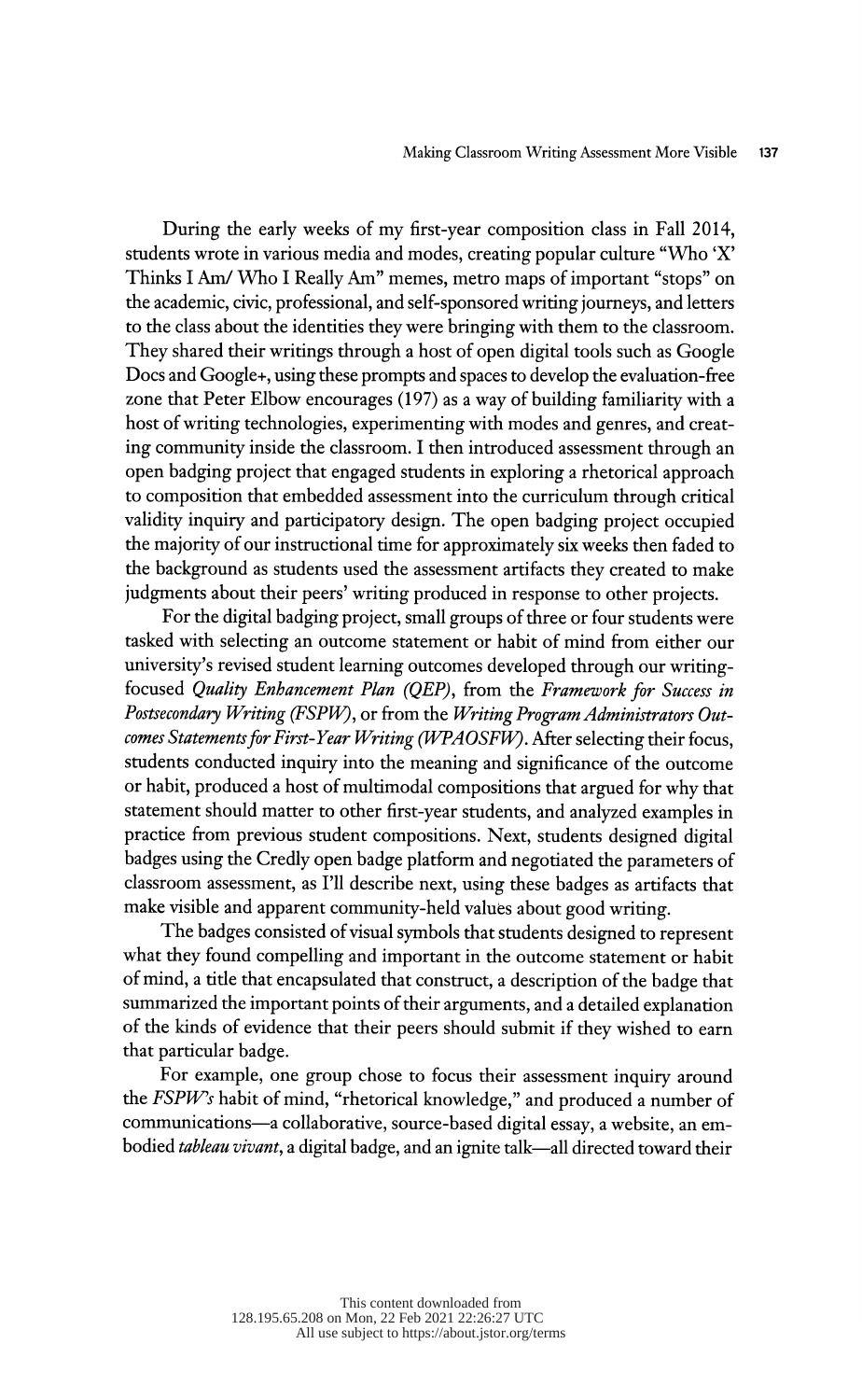

 peers, that would open classroom critical validity discussions about "rhetorical knowledge" as a construct of writing that some student groups might struggle with based on previous experiences, culturally constructed values systems, and types of writing instruction available to them. Through these discussions, we came to see how particular students or student groups might be impacted by assessments that privileged concepts such as rhetorical knowledge, especially groups from lower-income schools whose writing pedagogies encouraged "skill and-drill" methods in an attempt to improve standardized test scores as opposed to offering students rich opportunities to engage in authentic writing contexts with multiple audiences and purposes. From these discussions, the group decided to make their badge in the likeness of a compass, using the metaphor to indicate to their peers that rhetorical knowledge, while sounding like scary, discipline based jargon, is a useful tool for orienting oneself in a writing journey. In their badge description they write,

 Rhetorical knowledge is . . . the compass; it is the guide to writing a superior paper ... It is the ability to have a mind set [sic] for your writing, knowing where you are going while also having a three hundred and sixty degree understanding of how and why you are going there. Rhetorical knowledge is knowing your audience, the context, your purpose, and how you will choose arrangement, medium and strategy.

 To claim the rhetorical knowledge badge from this group, writers in the class could submit evidence in the form of a hyperlink, a sound file, a video, a text document, or an audio clip, allowing for the individual learner to choose the medium and mode and the kind of response that would demonstrate their under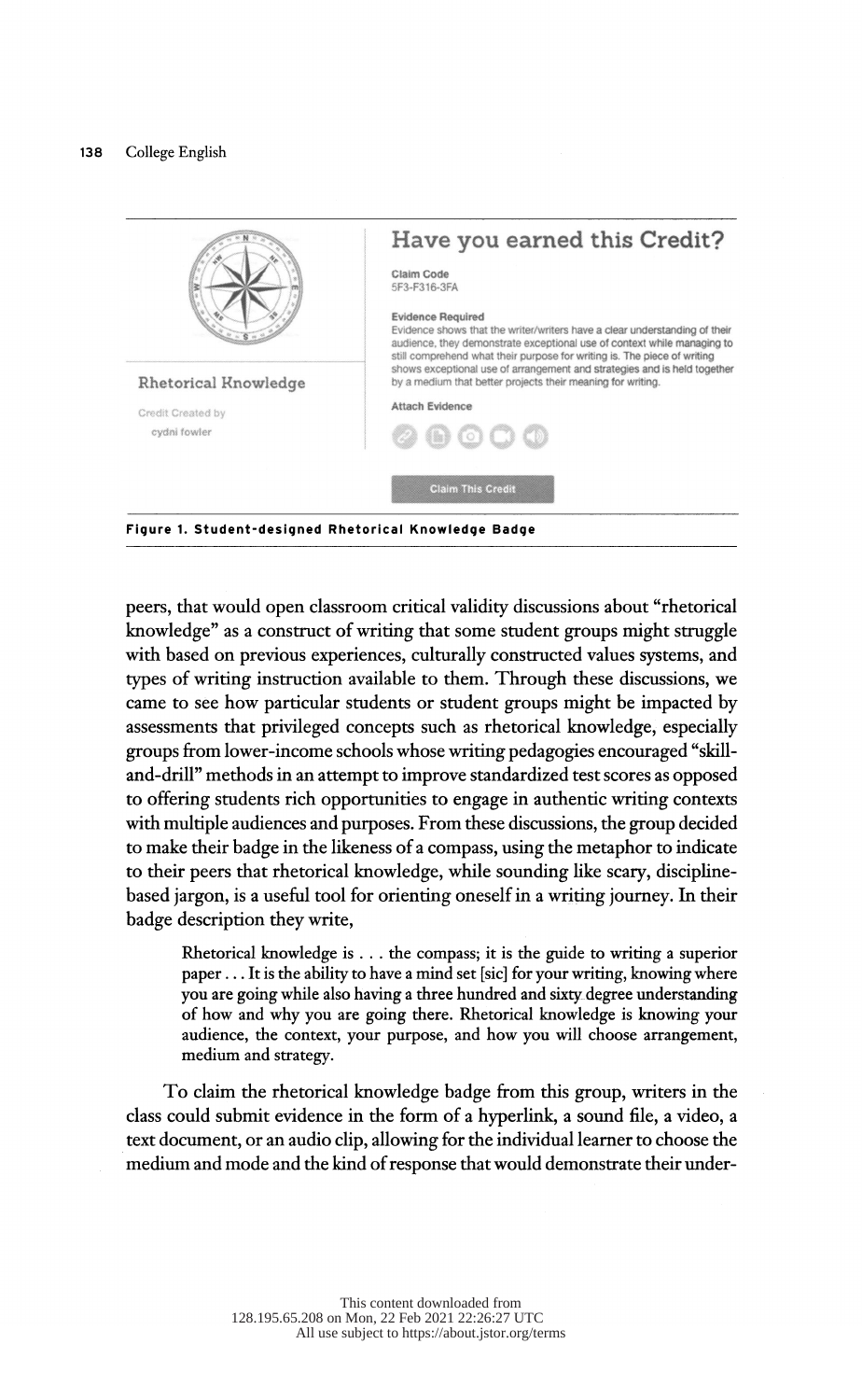standing and performance of rhetorical knowledge. The rhetorical knowledge group would then review the evidence provided and make a decision to award the badge or to ask for additional evidence if necessary, basing their assessment on a collective interpretation of the artifacts that learners chose to submit. The class had agreed unanimously that evidence could be taken from multiple fields of production, including compositions produced in response to invitations in the first-year composition course as well as those produced for other courses and in out-of-school contexts such as professional and civic domains as the as sessment practices were inextricably linked, but not confined, to the present learning context.

 Throughout this process of negotiating professional and academic discourse, students began to demystify the language in the framing documents, remediat ing what they referred to as "jargon" into visual, embodied, and alphalinguistic representations of the outcomes and habits of mind, working to address the inherent biases of disciplinary language. Through their research, they engaged the framing documents in the field of writing studies, bringing their own experi ences and discourse practices to this "curriculum," which they then negotiated and remixed through multimodal production-centered responses. The badges also came to serve as signposts that signaled particular pathways through this first-year composition course as the badges "made visible" the hidden curriculum of writing studies that operates for writing teachers but too often remains in the absent-present of the writing classroom.

 What emerged in this practice, then, was a dialogic model of assessment that worked to lessen but not erase the distance between the assessors' and the learners' interests as students actively challenged each other's interpretations on the basis of fairness, conducting informal critical validity inquiry through the remainder of the semester as they considered the impact of their assessment instruments on particular groups of students using critical discourse analysis to better understand how the assessment instrument was wielding certain kinds of power and how that power was impacting their peers and the construct of writing in our classroom. For example, a lively discussion ensued that stretched over two weeks of class when a student of color applied to another student group for the Editing MVP Badge that they had designed to recognize writers' performances of proofreading and editing. The student group denied the application inside Credly with a justification that textual evidence contained too many grammatical errors. Interestingly, the description of this badge constructed editing as a solitary process, stating that a writer should "[p]roofread and edit your own writing avoiding errors" while the image of the badge featured two figures sitting across a desk, engaging in conversation over documents. This "failed response" and the disconnect between the image and the text sparked a vigorous conversation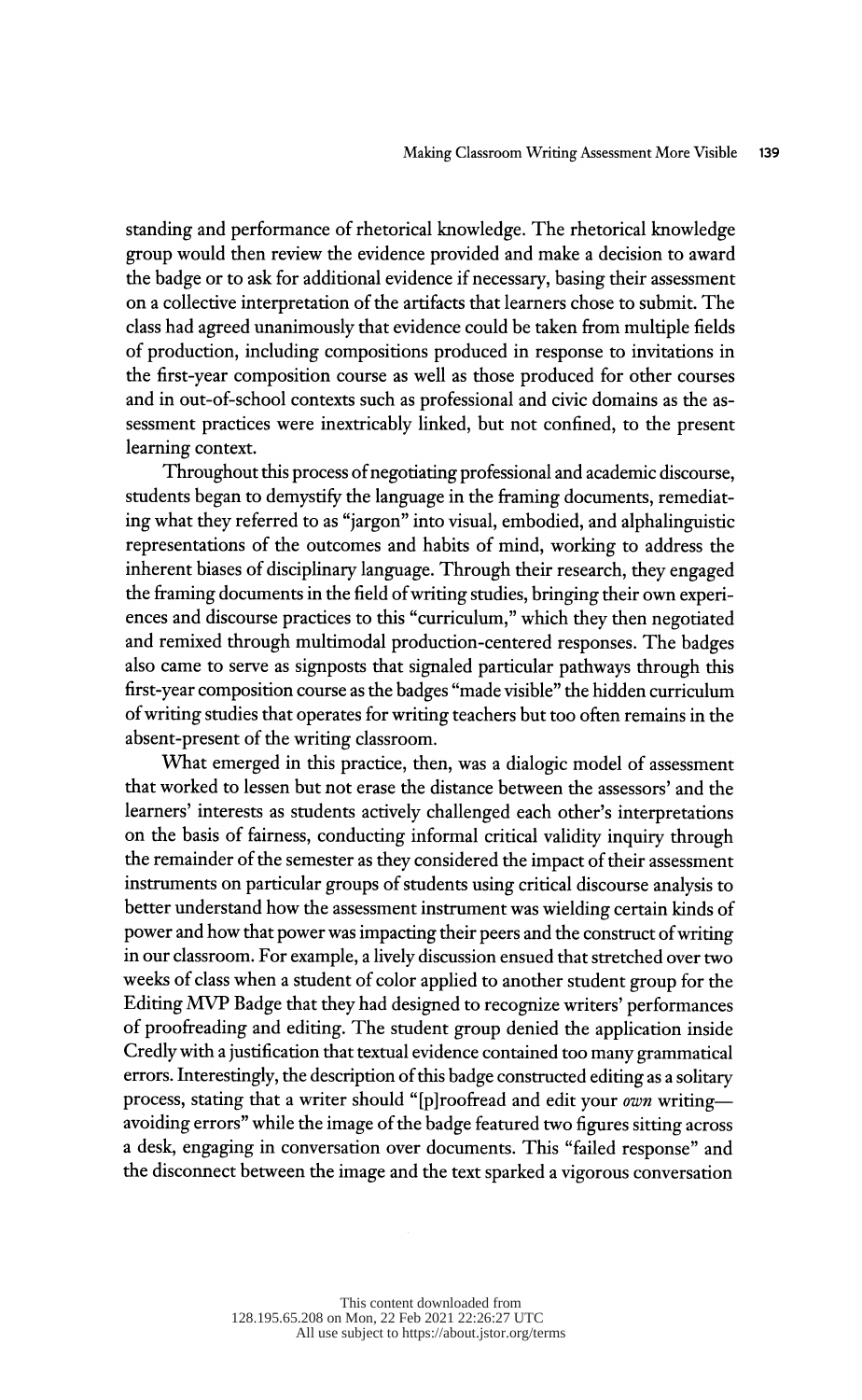about the construct of proofreading and editing that was being forwarded by the badge as students asked the badge designers questions about collaboration and shared agency in textual production: "If I go to the writing center for help, can I still argue that I've edited my own writing?" or "What if I submit a docu ment that I wrote with my writing group and another teammate did most of the line editing while I worked on organization but we tracked changes in the document, and I accepted them? Does that count as editing my own writing?" These questions point to the ways that the construct of writing must be reframed in a participatory culture where "collective intelligence" (Jenkins xiv) means that students don't have to be "autonomous problem-solvers" (259) but can instead work to develop deep engagement with parts of a curriculum, skimming others when they are able to "plug- and play" (Gee, Anti-education 153) in groups that value collective knowledge construction. This example also demonstrates how CVI, with its focus on discourse analysis and the teasing out of the students' failed response, can help us consider the impacts of assessment instruments on the teaching and learning context, yet our assessment process and the badge al lowed us to critically interrogate our assumptions about editing and autonomy in writing and revising processes.

 Soon after, questions about linguistic diversity came up as an African Ameri can student asked, "What if I want to submit my critical identity narrative, which has characters 'speaking real' to each other? I spent a lot of time editing and proofreading to make it sound right, but I didn't want to 'avoid error'?" In this question, we can see the writer wrestling with the cultural biases that exist in our local and national outcomes statements as paying close attention to dominant, white language, punctuation, and grammar norms. To ground the discussion, we read the NCTE position statement "Students' Right to Their Own Language" and talked about how standardization privileges some people's ways of making meaning with language over others because those with power set the standards. From that document, we explored markers of race, class, gender, and sexuality that are coded into our language and literacy practices, and worked to understand how the Editing MVP Badge criteria were privileging some of these markers, and thus some bodies, over others. Here, we were working explicitly to interrupt the white, middle-class biases that exist in our frames about what constitutes "good writing," but as this example will demonstrate, interruption is momentary and must be engaged systematically throughout an assessment system.

 Interestingly, in this case, the badge designers decided to award the badge to the African American student who had proofread and edited but chose to le verage, as opposed to avoid, error in her critical identity narrative. The student group, composed of white students, did not, however, change the language of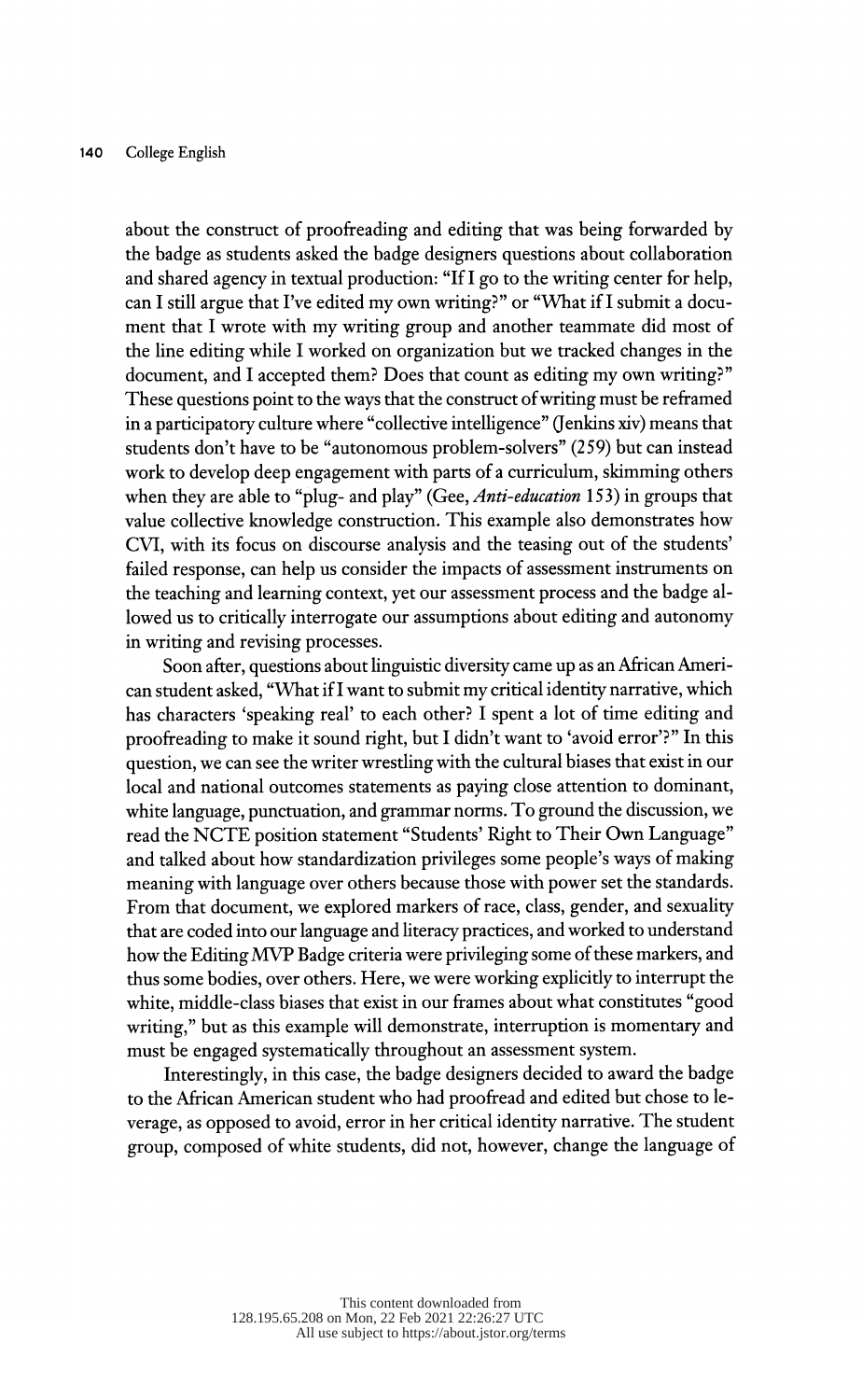the badge description. Thus, the badge designers reinterpreted the evidence through a new lens afforded by our collaborative critical validity inquiry and reversed their decision regarding one particular student, but they were not willing to reffame the assessment instrument to avoid the systematic bias. The badge designers engaged in what might be viewed as an individual act of charity instead of a foundational effort to produce a fairer assessment instrument, ignoring bias at the structural level. In turn, the student chose not to share the badge in her public badging profile, but she did choose to include it in her course ePortfolio at the conclusion of the semester.

 This student's refusal points to the ways that assessment artifacts such as test scores, grades, certificates, diplomas, degrees, and digital badges construct learner identities. Thus, if we are interested in learner agency, identity issues, and representation issues, we should develop a techne of assessment that allows learners to embrace or refuse those identities across different contexts. While this particular Editing MVP Badge might mean something was gained in the context of a first-year writing class, it might also mean something was lost in another context since the wearing of that digital blazon could indicate that the learner has "sold out" to the raced, classed, gendered, and sexual values of the academy that are actively resisted in other contexts.

 So while this case study of badging in one writing classroom context does point to ways we can operationalize community-based assessment without re ducing our interpretations to numbers on a rubric, it also underscores the need for CVI and attention to validity as lived consequences of assessment. As an intervention in community-based assessment, CVI offers promise for helping writing communities better understand the ways normative assumptions and logics can shut out difference and standardize meaning-making practices. Gal lagher's invocation to "assess locally and validate globally" ("Assess Locally" 10) can work to reproduce cultural bias systemically from the looping circuit of the macro to the micro levels and back again unless interrupted with critical validity inquiry. It also demonstrates how digital badging's multimediated discourses of visual and alphalinguistic modes can uncover disconnects in our constructs of writing, a gap between what we say we value as teachers and program direc tors and what we actually measure as classroom and program assessors (see also Broad et al.). Most importantly, as an instructor committed to the values and practices of both equity and teacher inquiry, this classroom assessment case study and my deep reflections on these classroom experiences have both informed and transformed my first-year composition learning environment. As Huot and many since in our field have argued, assessment should be inextricably linked to the teaching and learning environment (69); thus, in what follows, I'll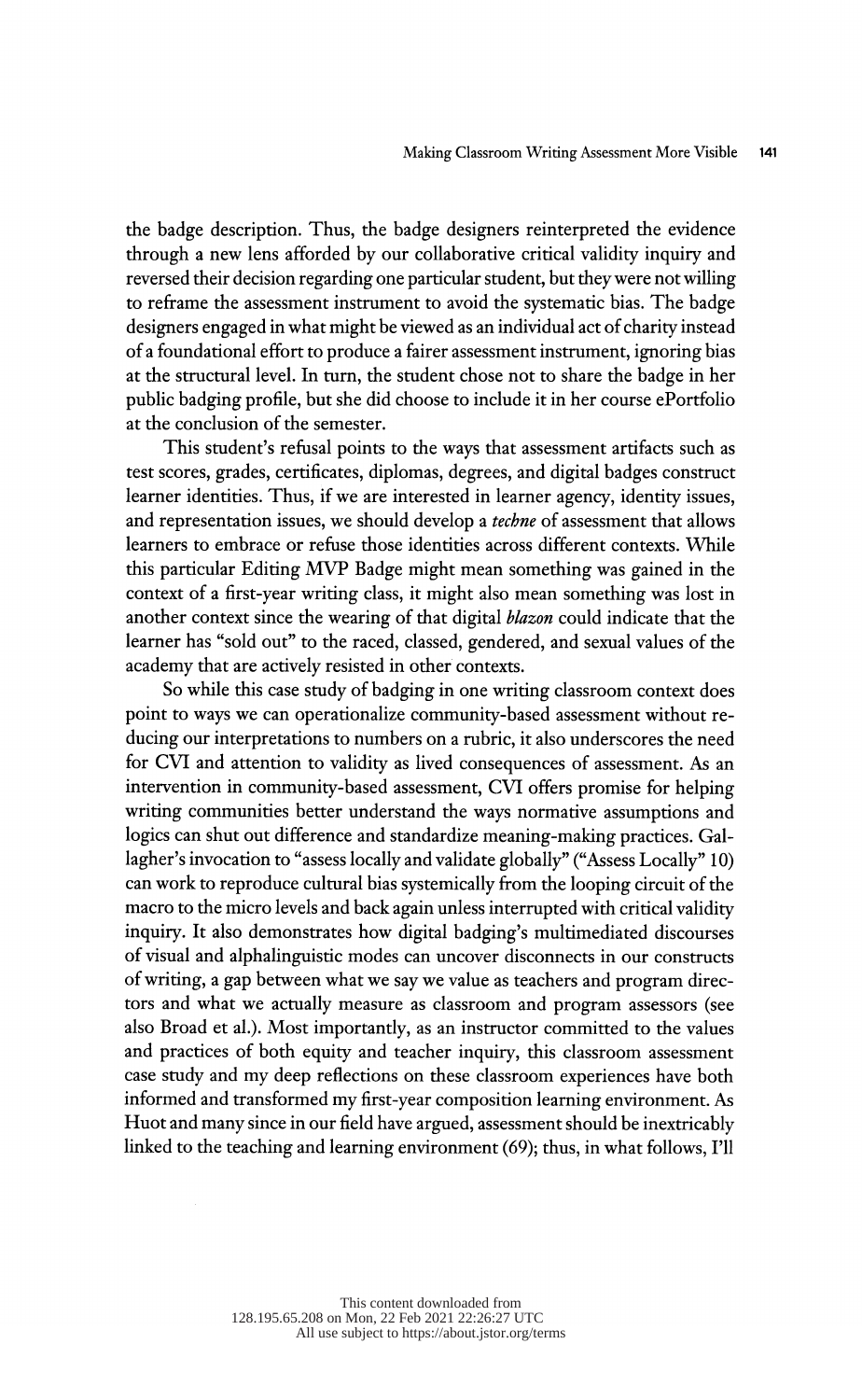demonstrate the ways my early work in badging and critical validity inquiry has moved badging from a discrete class project to the primary assessment economy in my first-year writing courses.

### Economies of Badging: Digital Badging 2.0

 During the first instantiations of digital badging described in the case study, stu dents were both badge issuers and badge receivers, both designing and awarding as well as earning and collecting badges. In common badging parlance, my own role was relegated to that of a badge consumer, one who reviews and decides what the badges mean for classroom assessment. Admittedly, I was hesitant at first to invest these badges any official currency, giving students the option to display their digital badges in their end-of-course reflections, allowing individual students to accept or refuse these *blazons* at will. This was partially due to the limited construct of good writing some students clung to, the Editing MVP group in particular, and partially due to my own inability to understand how to implement badging economies that asserted my own expertise as a writing instructor while honoring the experiences, viewpoints, and subject positions of student writers, sharing the authority and decision-making about assessment. As I looked to informal learning organizations like PEER 2 PEER University (P2PU) who were awarded those early HASTAC grants and talked with other National Writing Project teachers experimenting with badging in their own classrooms, I was able to imagine a classroom badging infrastructure that could integrate expert assessment with peer and self-assessment. Thus, in Fall 2015, I implemented two different but complementary badging economies—the student-made and -awarded Habits of Mind Badges and the instructor-made and -awarded Project Badges. This move better supported multiple student interests, enabled a diversity of self-directed yet socially connected learning pathways without undermining a culture of community-based assessment and encouraged first-year writers to increase their capacity--to "level up" as thinkers, writers, and rhetoricians.

 Much like the initial project described in the previous case study, Habits of Mind Badges allow students to take ownership of, remix, and become experts on the FSPW, recognizing and building essential dispositions necessary for success at the collegiate level by designing and awarding those badges to each other as well as earning them themselves. The Project Badges, however, are under my purview, as I designed and parsed them as writing studies curriculum pathways.<sup>3</sup>

 Similar to Linda B. Nilson's specifications grading system in which stu dents' course grades are calculated by demonstrating a number of outcomes in a class—the more demonstrated, the higher the grade—student evaluation in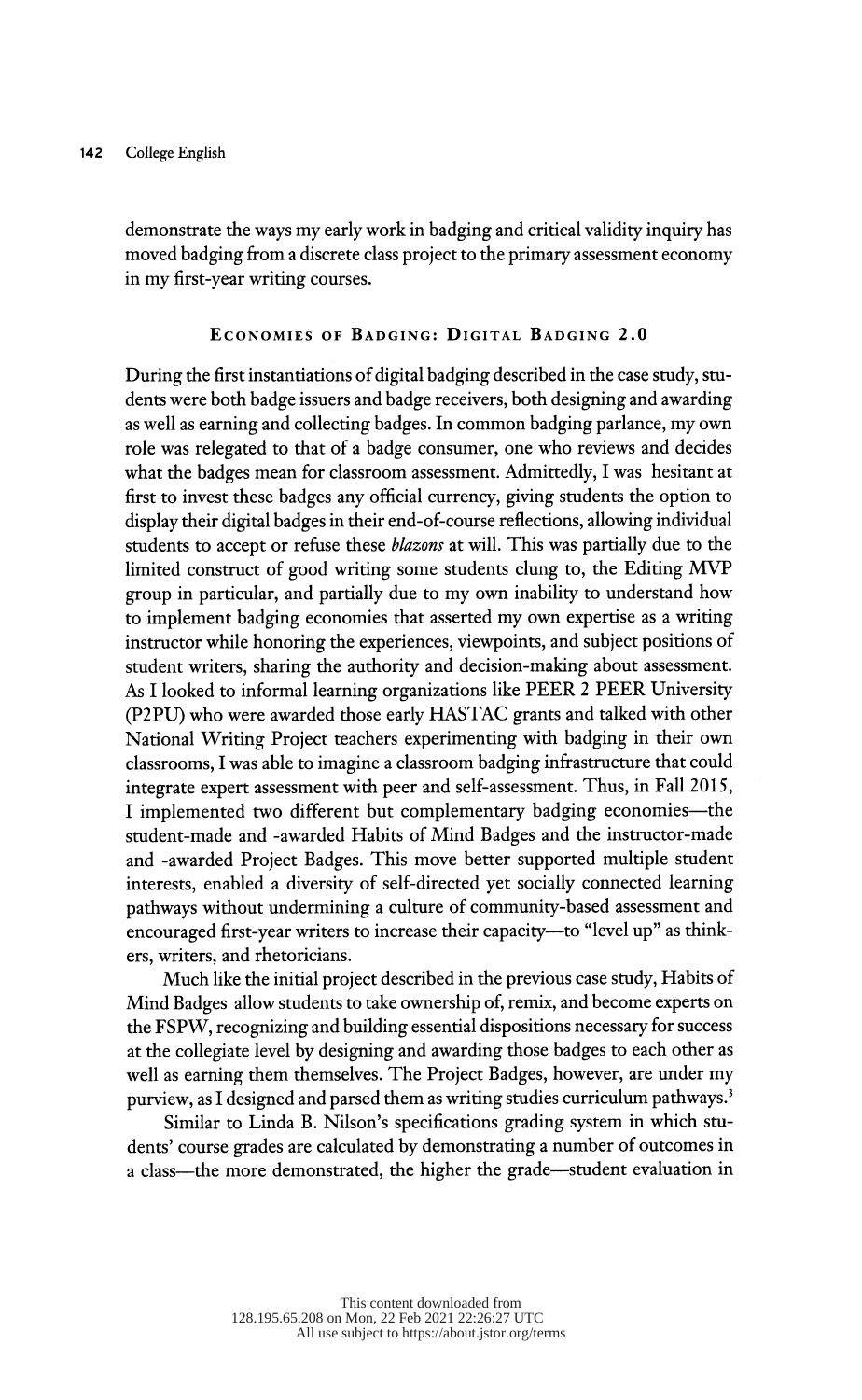

 my course is now directly tied to badges. Students are required to earn all eight student-designed Habits of Mind Badges to pass the course and can choose to complete any combination of the Project Badges according to the grade they are seeking. Students who desire an A must earn the eight Habits of Mind badges and four Project Badges, while those seeking a C would earn all eight Habits of Mind badges and two Project Badges.

 To earn a Project Badge, students must complete the badging pathway and submit the collection of required composing activities in an organized Google Folder as a link to Credly. For example, a student might submit Level I activities such as exploratory memes and freewritings or drawings about a topic, Level II activities like analyses of mentor texts, article annotations, or mini-essays, and Level III activities like planning documents, peer reviews, and culminat ing projects such as composed digital essays, websites, and classroom teach-ins or hack jams. As I review the badge applications, I am looking for evidence of engagement as opposed to competency or mastery, taking a descriptive rather than evaluative stance (see Hicks) as I am most interested in the badge's capac ity to signal experience as opposed to achievement. Thus, earning a badge is a visual symbol of a student's directed engagement across our "nomothetic span," a concept that White and his collaborators describe as a "hypothetical taxonomy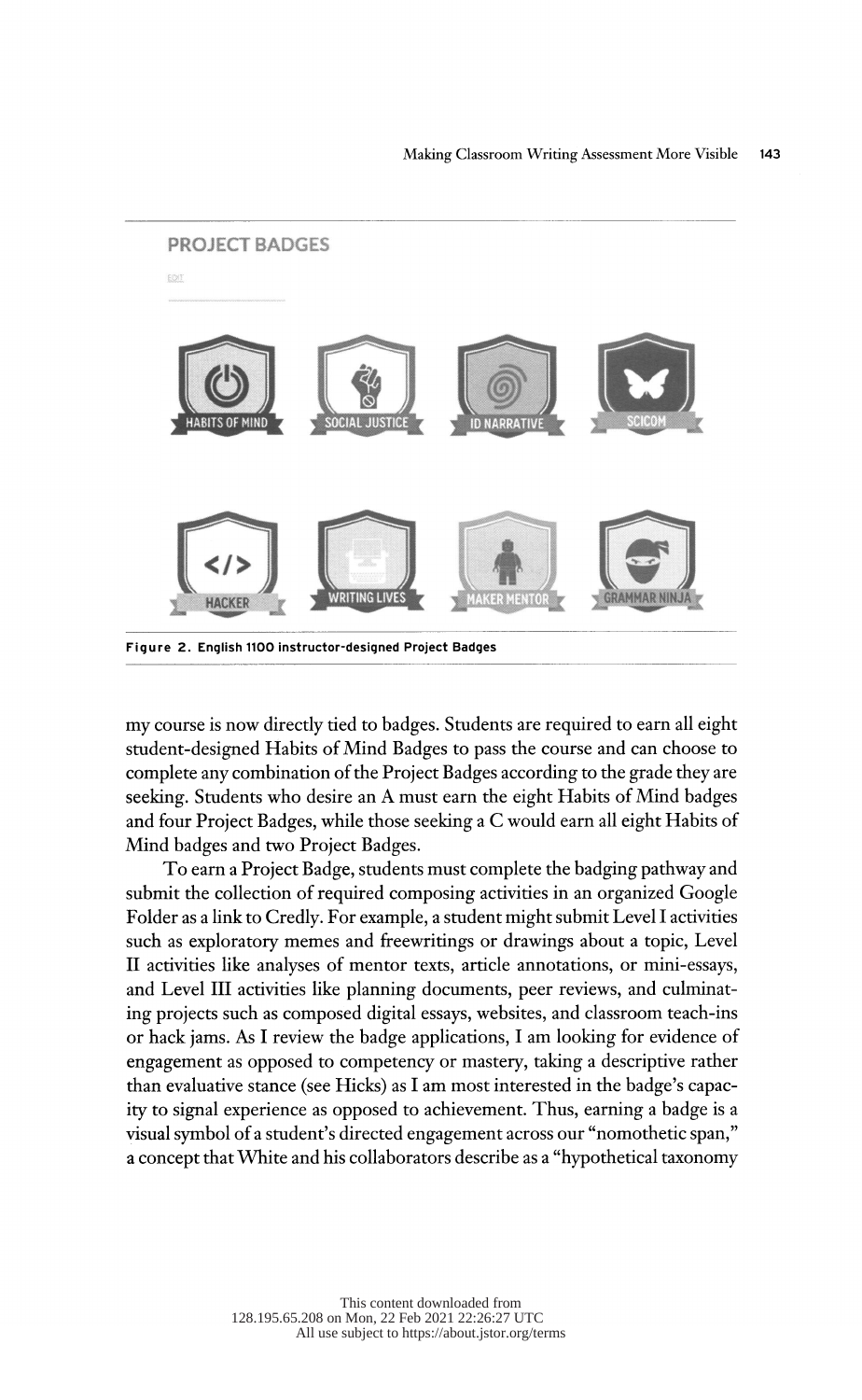of the writing construct" (74), one that we've mapped out at the intersections of the FSPW, our university's student learning outcomes, and my classroom's embodied experiences with and understandings of writing. Unlike Nilson's specifications grading, where a demonstration of proficiency (according to the teacher) is read for and by the teacher, as I review a particular badge application, I am reviewing a rich context of writing across a protracted time span, usually four or five weeks, that takes place in multiple modes, genres, tasks, and forums, sampled from a badging pathway that was designed to allow students robust and repeated opportunities to develop and demonstrate engagement of the span. Un like mechanistic approaches to assessment that focus on a particular set of facets or traits, this approach looks broadly at the construct of writing environments, multimodalities, rhetorical knowledge, and cognitive and interpersonal domains.

 Thus, the badge application materials are a distributed and distal construct sample and describe engagement across the span, noting where on the nomo thetic span there is and is not evidence of engagement, creating a scatter plot of points of engagement from the sample. During this process, I share this as sessment data with students, asking them to help me see evidence I might have missed and to better understand how my teaching might better help them engage other parts of the span that they are ignoring, struggling with, or resisting. This dialogic process of collaborative assessment moves us from a nomothetic and static representation of the writing construct into a dynamic validation loop, one that allows for the possibility of impacting the writing construct and allowing a diversity of student experiences to inform our theories of writing. In this way, the power of digital badging as an assessment marker is not in the technology itself but instead in the use of this particular technology to increase student and teacher agency in the practice of writing assessment.

# Assessing Digital Badging

 My commitment to writing assessment as social justice means I must continually threaten the equilibrium of the badging system by gathering data and using CVI to better understand the limitations and opportunities. Preliminary data from a survey administered at the conclusion of the Fall 2015 semester with responses from sixty-six students from three sections of English 1 100 indicates that digital badging did help nearly half of all students surveyed to feel more in control of their course grade and to better understand the "Habits of Mind for Success in Postsecondary Writing." In addition, 40 percent of students indicated that they had displayed or planned to display an earned badge outside the classroom con text, suggesting that digital badges are being used as portable boundary objects that can spur conversations outside the classroom context about the construct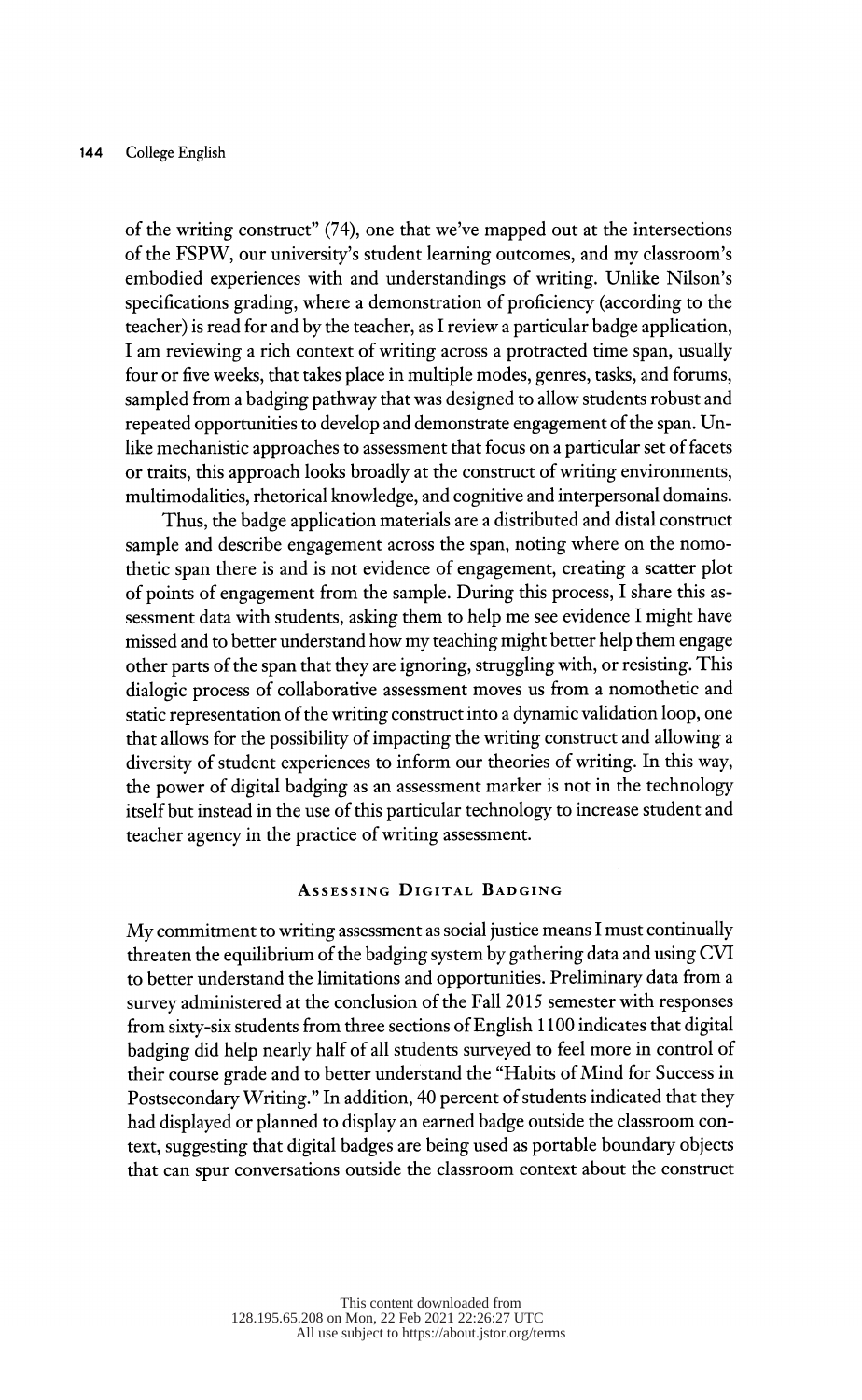of college-level writing. Finally, more than half of the students reported that digital badging helped them to see diverse and unique ways they could approach writing assignments, working to support writing-as-remix rather than writingas-reproduction.

 Yet despite evidence that digital badging is, at least in part, fostering agency, participation, portability, and writing diversity, overall, students didn't enjoy digital badging as an assessment innovation. In fact, only 21.5 percent indicated that they would like to take another writing class that used digital badging as an assessment method. Survey comments indicate that this displeasure was rooted in three areas: concerns about workload as multiple writing tasks, not just "final papers," were required for each badging pathway, dissatisfaction with the lack of traditional grades that they felt could indicate competency or mastery, and consternation over increased responsibility placed on students in a nonsequenced course. One student wrote, "I did not like this class very much, mainly because I'm not disciplined enough to do my own work and make my own working schedule."

When the survey data were disaggregated to see how particular groups expe rienced digital badging, however, a different picture of satisfaction emerged. Of the 15 students who identified as students of color in the digital badging survey, 5 3 percent agreed or strongly agreed that they would enjoy taking another writ ing class that employed digital badging. With 33 percent responding as neutral, only 14 percent indicated that they would disagree or strongly disagree compared with 53 percent of the total sample. In addition, of the 12 total students who identified as lower middle class (none identified as poverty level), 50 percent either agreed or strongly agreed that they would enjoy another writing class with digital badging in contrast to the students who identified as upper middle class and wealthy. One Latina student wrote, "I would not change a thing, it [digital badging] is organized very well and any student can complete these tasks given if they set their mind to it," showing how students of color felt empowered by digital badging because it supported their classroom success. Similarly, a student who identified as both African American and low income reported,

 I think that the badging system allows you to work for the grade you want. Each badge pathways takes hard work and dedication to complete the various task that allows you to obtain the badge. I would suggest more badges to apply for so you have a lot of variety to chose from,

 indicating that, to minority students, digital badging was an accessible technol ogy for scaffolding success. In addition, his response shows that choice and cur riculum diversification matter, both of which were enabled by project badging.

 So while we cannot equate enjoyment with equity because of the many other factors to consider, such as how the badging assessment paradigm im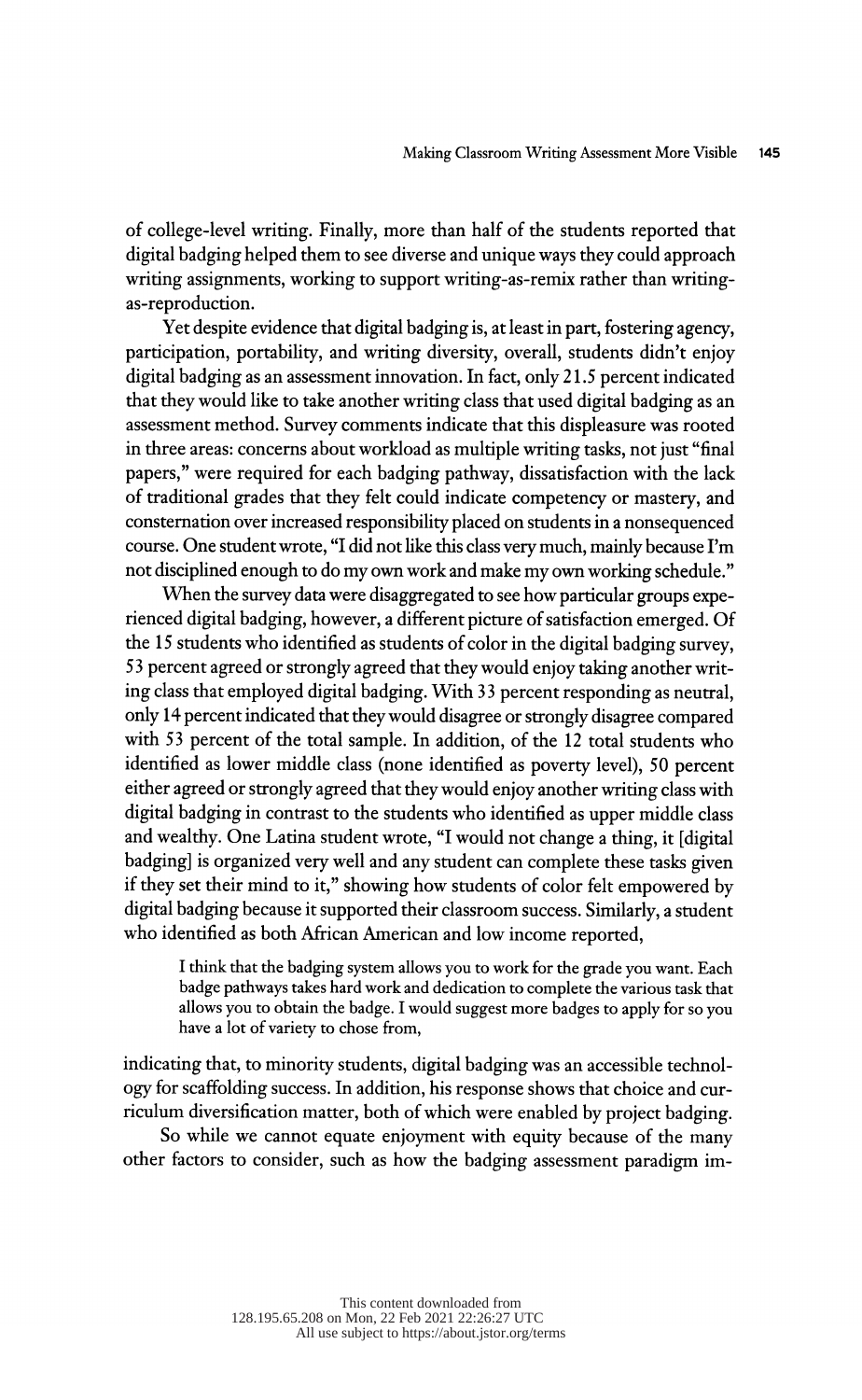pacted course grades and longitudinal success in the writing curriculum which are beyond the scope of this essay, preliminary survey data does indicate that students of color and lower-middle-class students are far more interested in engaging with digital badging in the writing classroom than their white, afflu ent peers, findings that are consistent with research into alternative assessment models (Inoue and Poe, Race; Inoue Antiracist).

 The evidence I have presented is, of course, preliminary and tentative, but it demonstrates how we can begin the process of validating the course decisions (like grades) in a digital badging assessment paradigm. As White and colleagues note, the inquiry process is ongoing and dynamic, as we are not validating badges as instruments but validating their use in the context of a writing classroom or program at a particular time and place with particular groups of people. In keep ing with critical validity inquiry, it is a process of amassing multiple points of evidence that speak to the ongoing ethical dilemma of how to assess the broad and dynamic construct of writing. And it is necessary if we are to avoid the trap of the sexy digital assessment object fetish and uncover the material impacts of badging by interrogating who is served by particular badge curricula, who earns which badges, who is motivated or alienated by these badges, and where and how badging might matter for particular groups as they move through the university and beyond.

#### **CONCLUSION**

 In open, participatory cultures where learning happens in collective, distributed contexts across curricular and paracurricular spaces in both face-to-face and digital environments as Jenkins outlines, it follows that our assessments should also be participatory and open, designed to support and not distort participatory learning practices. As Elyse Eidman-Aadahl, Executive Director of the National Writing Project, so aptly described in a 2012 Teachers Teaching Teachers Open Webcast, the early intensity and promotion of digital badging in education contexts meant that these technologies were "over promised" as instruments that could solve our collective and persistent problems with performance-based assessment by both motivating learners and providing an efficient method of "seeing" learner engagement and performance while monitoring and signaling movement through curriculum. Open badging is but one technology whose structures have been coded to accomplish these goals, but as I've demonstrated, digital badges, when attendant to validity, can help us to move assessment beyond socially conservative practices of gatekeeping and support more democratic aims of learning and assessment.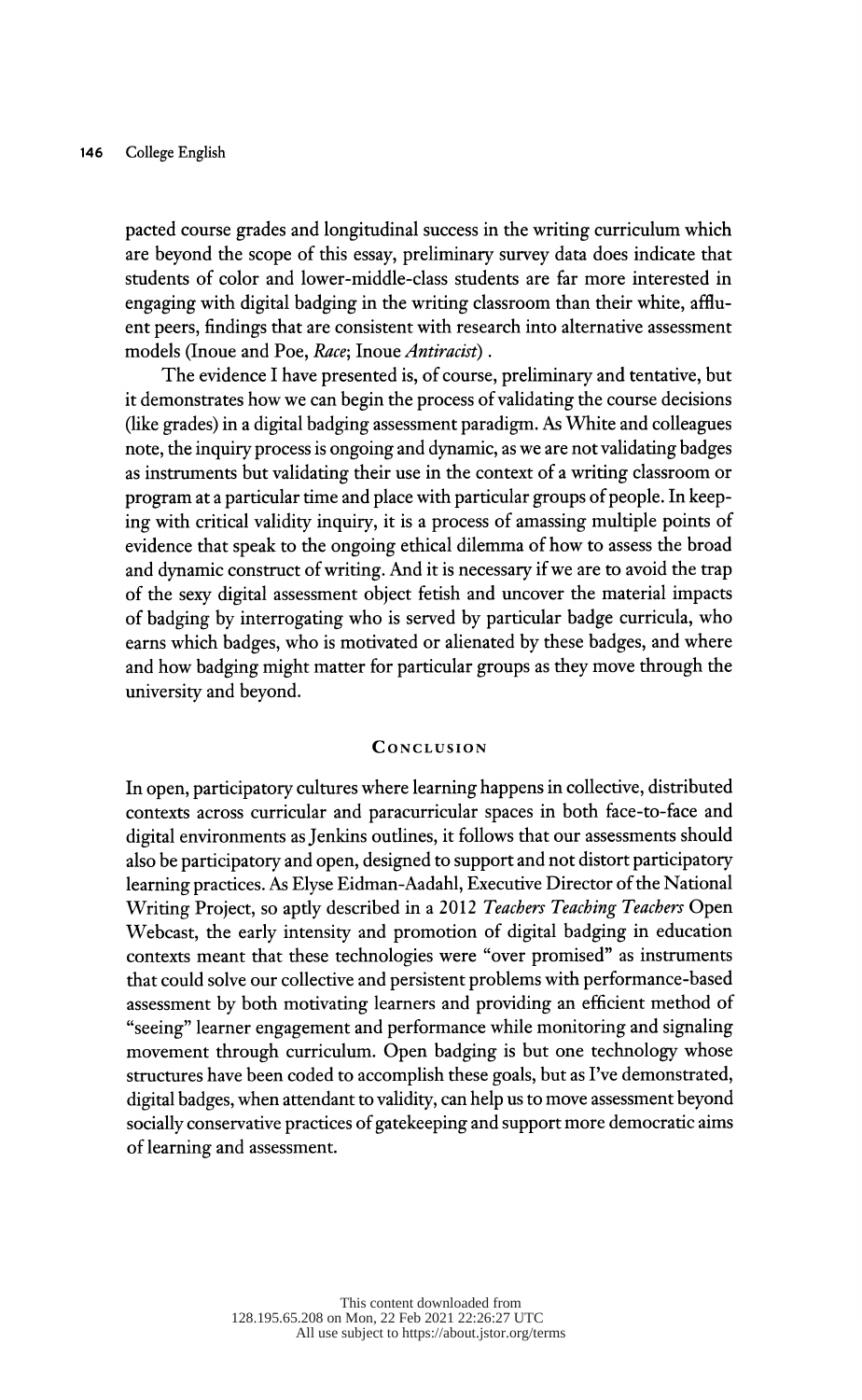In classroom spaces, this means that we can take up Joyce Locke Carter's invocation during her keynote address at the 2016 College Composition and Communication Conference to coconstruct (assessment) tools, technologies, and texts that do something meaningful in and beyond the walls of the class room. So while CVI gives us a method for concretizing the ways power moves in and around assessment instruments, one of its limitations is that it doesn't immediately call us to loop that knowing back into doing—or in this case doing assessment differently (Caswell and West-Puckett). Thus CVI must be paired with new forms of assessment "making" that build participatory literacies and sustainable, accessible artifacts meant to usher in more equitable futures for individuals.

 In writing programs more broadly, the uptake of digital badging can work to flatten institutional hierarchies, honoring and encouraging the on-the-ground assessment practices developed, negotiated, and circulated by the very people most impacted by them, students and teachers. As these artifacts and the student evidence attached to them bubble up to programmatic and institutional levels, however, we'll need continued ethical commitment to the practice of CVI, asking which writers and what kinds of writing and writing instruction are privileged and supported by instruments and data interpretations. Avery real limitation to the practice of digital badging is the time and space that must be carved out not just to deploy assessments but to build and make them together and construct new validity arguments. These processes, as demonstrated in the classroom, are neither easy nor efficient, but as Gallagher reminds us, efficiency should never be the aim of assessment.

 Thus, from my work in badging, I argue that participatory assessment can be used as a technology of social justice if we design with the following principles in mind:

- The assessment scene is constructed as a rhetorical situation in which learners make decisions about audience, purpose, and context of their assessments.
- The assessment technologies and decision-making protocols are designed and imple mented through discourses and practices that are open and accessible to learners.
- Assessment paradigms are continually validated for disaggregated populations through the use and expansion of validity inquiry at the classroom, program, and institutional levels.
- The assessment technologies afford multimodal production as learners make choices about modes and media of assessment responses and metrics.
- Assessment enhances the teaching and learning environment and makes learning pathways visible.
- Assessment technologies allow learners to accept or refuse particular identities that are constructed through the assessment.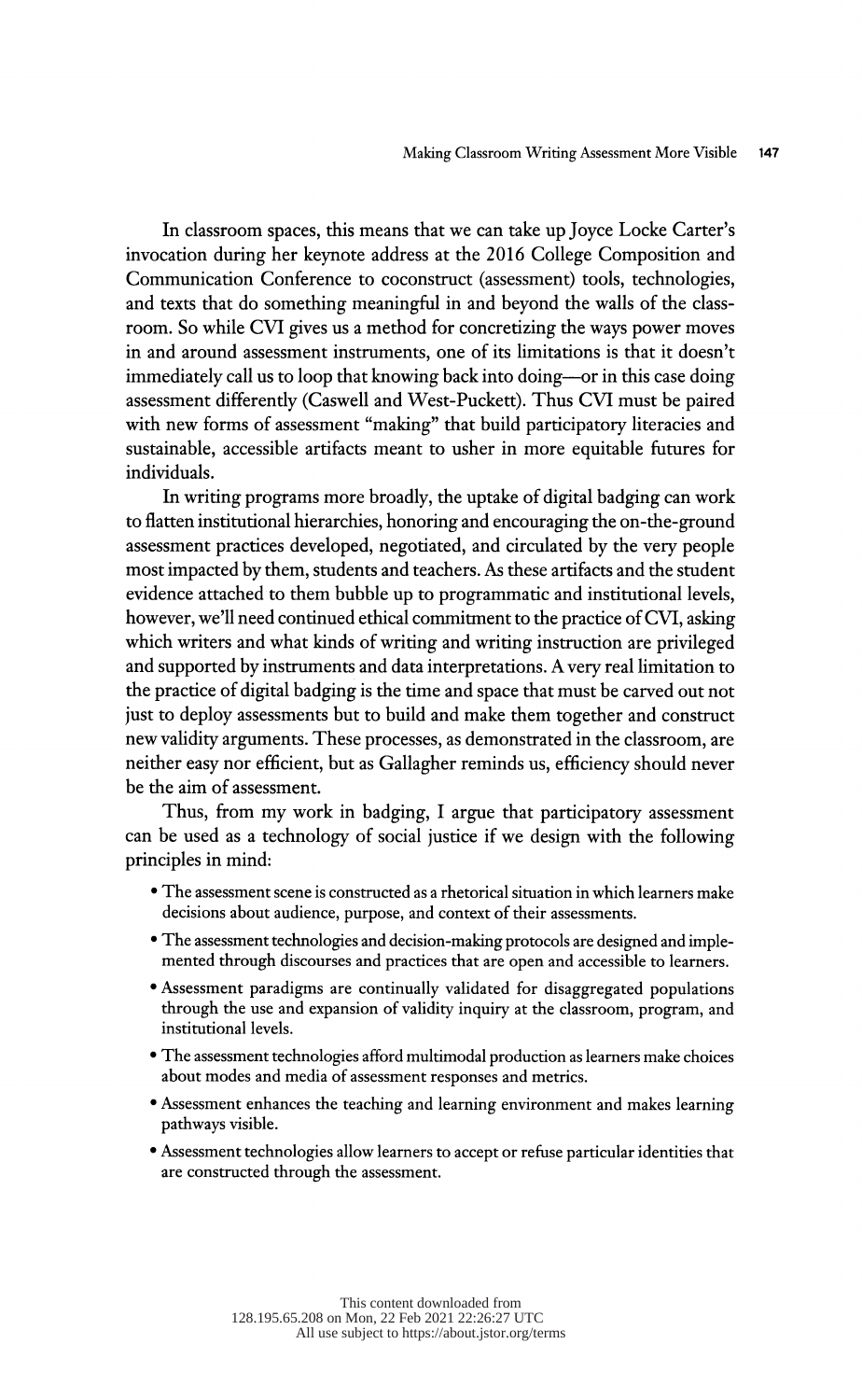• Assessment artifacts are designed to be portable, helping learners to leverage avail able resources to turn in- and out-of-school learning into institutional, social, and economic capital.

 As writing studies scholars who actively pursue the practices, experiences, and implications of digital writing, we are well poised to take up the rhetori cal velocity of our digital writing assessment instruments, working to better understand how technologies such as digital badges can support a bubbling up and bubbling out of the competencies and practices engaged in. With digital badging, students can begin to demystify what is meant by "good writing" and the practices and habits of mind that operate invisibly alongside those understand ings, inviting more diverse interpretations and negotiations. Open badging is but one technology whose structures have been coded to accomplish the goals of providing greater access to learning resources across formal and informal learn ing experiences, but as I've demonstrated, it has potential for promoting social justice only when paired with critical ideologies and decision-making heuristics that guide its use for more democratic futures for all writers.

#### **ACKNOWLEDGMENTS**

 Thanks to the students who permitted me to use their work and who have shown me what's pos sible with digital badging. Also thanks to the two anonymous CE reviewers, my colleague William Banks, and the special issue editors Mya Poe and Asao B. Inoue for their generous feedback on this article. Portions of this research were developed in Nicole Caswell's Writing Assessment graduate seminar at East Carolina University, and I'm grateful for her support, encouragement, and sugges tions throughout the drafting of this manuscript.

#### **ENDNOTES**

 1. Gipps and Stobart construct fairness in educational assessment as the consideration of what comes before and after an assessment, such as access to resources and decisions made for learners based on assessment data. Poe's argument about fairness is similar; however, she points to the idea that access (the availability of digital tools, technologies, and software) is not enough. Instead, assessments should be designed for accessibility, meaning that students should understand their choices in an assessment setting and also understand the purpose and goals of the assessment as well as the ways that assessment decisions are made and how these decisions will impact their access to resources and opportunities.

 2. White and his coauthors consider the ePortfolio as "part of the gold standard of writing assessment" (104); however my experiences are closer to those that Michael Neal describes because the ePortfolio is executed as a print-based document container, failing to take advantage of the affordances of hypertext (78), hypermedia (91), and hyperattention (101) enabled and invoked by digital composing environments.

 3. In Badging 2.0, The Habits of Mind Project Badge becomes the badging pathway that guides students in creating their own student-circulated badges for creativity, persistence, curiosity, responsibility, metacognition, flexibility, openness, and engagement.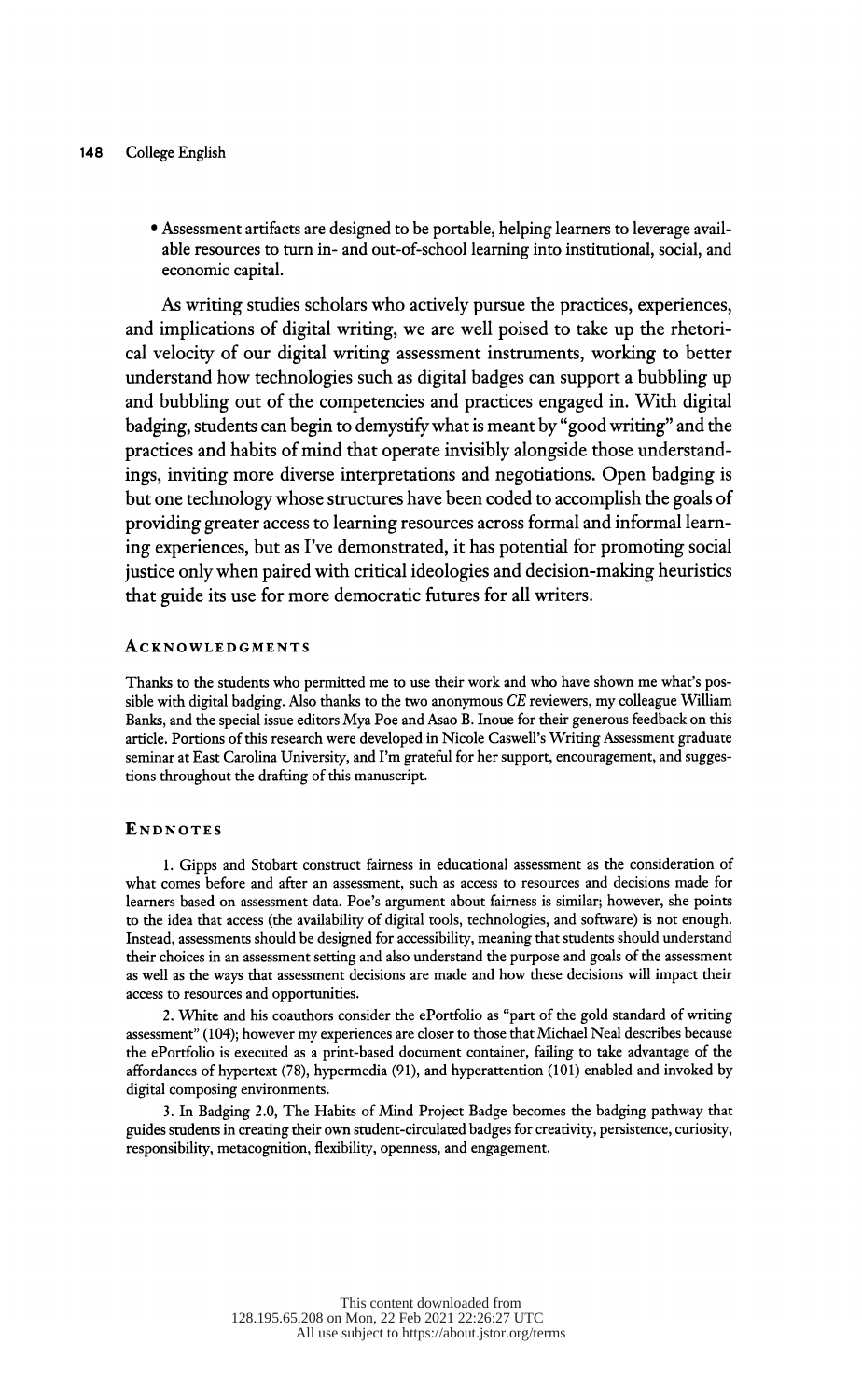#### WORKS CITED

- Arola, Kristin L., and Anne F. Wysocki. Composing(media): Composing(embodiment): Bodies, Technologies, Writing, the Teaching of Writing. Utah State UP, 2014.
- Ball, Cheryl. "Designerly \* Readerly: Re-assessing Multimodal and New Media Rubrics for Use in Writing Studies. Convergence, vol. 12, no. 4, November 2006, pp. 393-412, doi: 10.1177/1354856506068366
- Berlak, Harold. "Toward the Development of a New Science of Educational Testing and Assess ment." Toward a New Science of Educational Testing and Assessment, edited by Harold Berlak et al., State U of New York P, 1992, pp. 181-206.
- Brannon, Lil, and C. H. Knoblauch. "On Students' Rights to Their Own Texts: A Model of Teacher Response." College Composition and Communication, vol. 33, no. 2, May 1982, pp. 157-66.
- Broad, Bob, et al. Organic Writing Assessment: Dynamic Criteria Mapping in Action. All USU Press Publications, 2009, digitalcommons.usu.edu/usupress\_pubs/165
- Callahan, Susan. "All Done with the Best Intentions: One Kentucky High School After Six Years of State Portfolio Tests." Assessing Writing, vol. 6, no. 1, 2000, pp. 5-40, doi:10.1016/S1075-2935(99)00005-7
- Carter, Joyce Locke. "Making, Disrupting, Innovating: Modified Notes from CCCC Keynote Address." Sailing the Four Cs: My Year of Living Dangerously as CCCC Chair, 22 Apr. 2016, joycelockecarter.com/CCCC/
- Caswell, Nicole, and Stephanie West-Puckett. "Assessment Killjoys: Queering the Return for a Writing Studies World-Making Methodology." Re/Orienting Writing: Queer Methods, Queer Projects, edited by William Banks forthcoming.
- Condon, William. "The Future of Portfolio-Based Writing Assessment: A Cautionary Tale." Writing Assessment in the 21st Century: Essays in Honor of Edward M. White, edited by Norbert Elliot and Les Perelman, Hampton Press, 27 Mar. 2012, Part 1, Chapter 13.
- "Connected Learning Principles." Connected Learning. MacArthur Foundation, connectedlearning .tv/connected-learning-principles
- Crow, Angela. "Managing Datacloud Decisions and 'Big Data': Understanding Privacy Choices in Terms of Surveillant Assemblages." Digital Writing Assessment & Evaluation, edited by Heidi A. McKee and Danielle Nicole DeVoss, Computers and Composition Digital P/Utah State UP, 2013, ccdigitalpress.org/dwae/02\_crow.html
- De Winter, Jennifer, and Ryan M. Moeller. Computer Games and Technical Communication: Critical Methods & Applications at the Intersection. Ashgate, 2014.
- "Digital Media and Learning Competition 4." HASTAC, 2014, www.hastac.org/competition/ digital-media-learning-competition-4
- Eidman-Aadahl, Elyse, et al. "Badges: Peril/ Possibility." Teachers Teaching Teachers. Ed Tech Talk #309, 11 Aug. 2012, edtechtalk.com/node/5121
- Elbow, Peter. "Ranking, Evaluation, and Liking: Sorting Out Three Forms of Judgment." College English, vol. 55, no. 2, 1993, pp. 187-201.
- Gallagher, Chris. "Assess Locally, Validate Globally: Heuristics for Validating Local Writing As sessments." Writing Program Administration, vol. 34, no. 1, 2010, pp. 10-32.
	- "The Trouble with Outcomes: Pragmatic Inquiry and Educational Aims." College English, vol. 75, no. 1,2012, pp. 42-60.
- Gee, James P. The Anti-Education Era: Creating Smarter Students Through Digital Learning. Palgrave Macmillan, 2013.
	- -. What Video Games Have to Teach Us About Learning and Literacy. Palgrave Macmillan, 2003.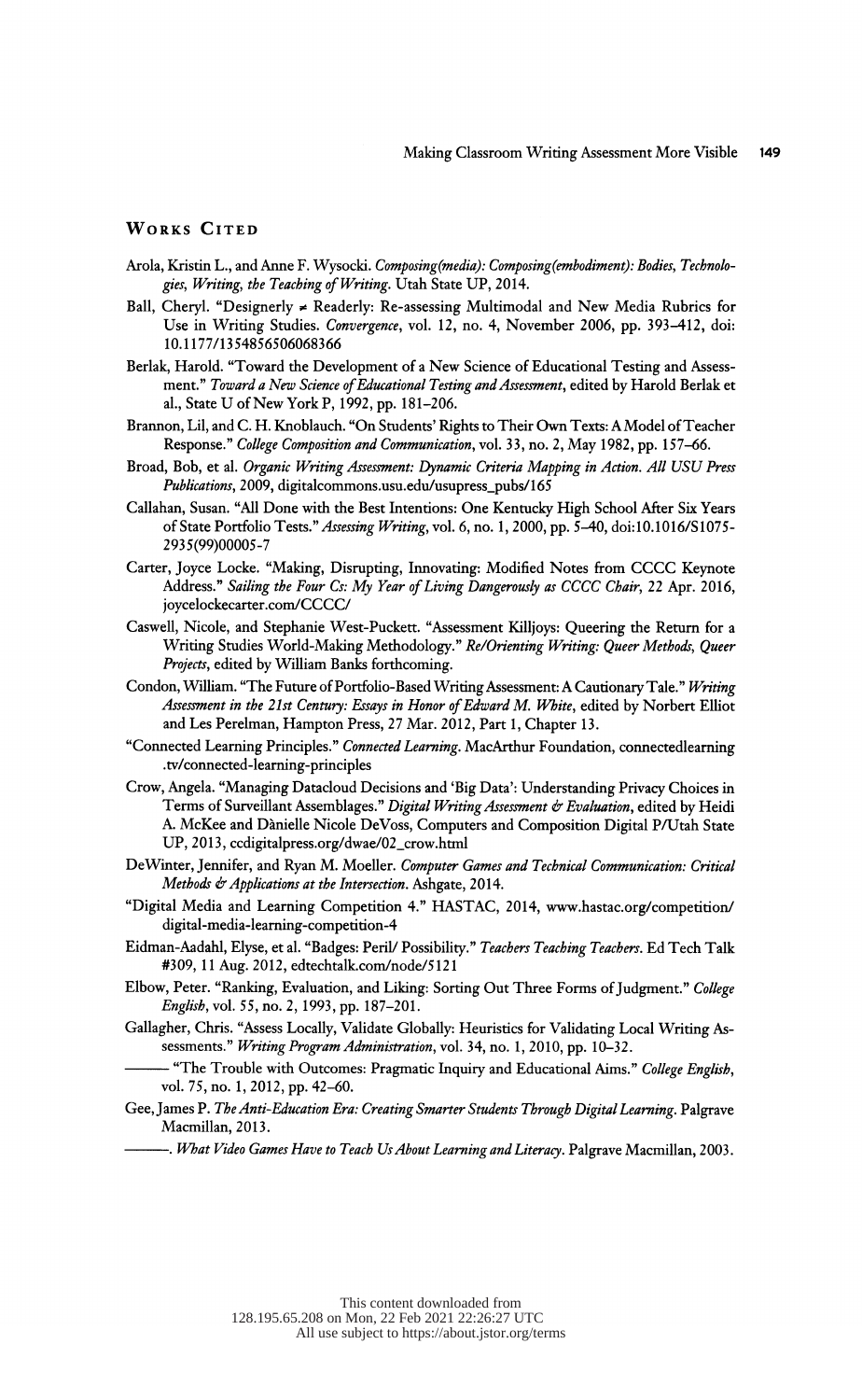- Gere, Anne Ruggles, et al. "Local Assessment: Using Genre Analysis to Validate Directed Self- Placement." College Composition and Communication, vol. 64, no. 4, 2013, pp. 605-33.
- Gipps, Carolina, and Gordan Stobart. "Fairness in Assessment." Educational Assessment in the 21st Century: Connecting Theory and Practice, edited by Claire Wyatt-Smith and Jay Cumming, Springer Netherlands, 2009, pp. 105-18.
- Halavais, Alexander M. C. "A Genealogy of Badges: Inherited Meaning and Monstrous Moral Hybrids." Information, Communication, and Society, vol. 15, no. 3, 2012, pp. 354-73.
- Hillocks, George. "How State Assessments Lead to Vacuous Thinking and Writing." Journal of Writing Assessment, vol. 1, no.l, 2003, pp. 5-21.
- Huot, Brian A. (Re) articulating Writing Assessment for Teaching and Learning. Utah State UP, 2002.
- Huot, Brian, and Michael Neal. "Writing Assessment: A Techno-History." Handbook of Writing Research, edited by Charles A. MacArthur et al., Guilford Press, 2006, pp. 417-32.
- Inoue, Asao B .Antiracist Writing Assessment Ecologies: Teaching and Assessing Writing for a Socially Just Future. WAC Clearing House/Parlor Press, 2015.
- -. "Community-Based Assessment Pedagogy." Assessing Writing, vol. 9, no. 3, 2005, pp. 208-38.
- Inoue, Asao B, and Mya Poe. Race and Writing Assessment. Peter Lang Publishing, 2012.<br>
"Racial Formations in Two Writing Assessments: Revisiting White and Thomas' Findings on the English Placement Test After 30 Years." Writing Assessment in the 21st Century: Essays in Honor of Edward M. White, edited by Norbert Elliot and Les Perelman, Hampton Press.
- Institutional Planning, Assessment, and Research (IPAR). ECU Fact Book. East Carolina University, Greenville, NC. 2015. www.ecu.edu/cs-acad/ipar/research/factbook.cfm
	- -. Common Data Set. East Carolina University, 2015, www.ecu.edu/cs-acad/ipar/research/ CommonDataSets.cfm
- Jenkins, Henry. Confronting the Challenges of Participatory Culture: Media Education for the 21st Cen tury. MIT Press, 2009.
- Kalikoff, Beth. Berlin, New York, Bagdad: Assessment as Democracy. Journal of Writing Assessment, vol. 2, no. 2, 2005, pp. 109-24.
- Kane, Michael. "Validation." Educational Measurement 4th Edition, edited by Robert L. Brennan, Praeger, 2006, pp. 17-64.
- Kress, Gunther. "Assessment in the Perspective of a Social Semiotic Theory of Multimodal Teach ing and Learning." Educational Assessment in the 21st Century: Connecting Theory and Practice, edited by Claire Wyatt-Smith and Jay Cumming, Springer Netherlands, 2009, pp. 19-41.
- Kress, Gunther, and Theo Van Leeuwen. Reading Images: The Grammar of Visual Design. Roudedge, 1996.
- Madaus, George. "A National Testing System: Manna from Above." Educational Assessment, vol. 1, no. 1, 1993, pp. 9-26.
- Messick, Samuel. "Meaning and Values in Test Validation: The Science and Ethics of Assessment." Educational Researcher, vol. 18, no. 2, 1989, pp. 5-11.
- Moss, Pamela. "Reconstructing Validity." Educational Researcher, vol. 36, no. 8, 2007, pp. 470-76.
- Neal, Michael R. Writing Assessment and the Revolution in Digital Texts and Technologies. Teachers College Press, 2011.
- Nilson, Linda B. Specifications Grading: Restoring Rigor, Motivating Students, and Saving Faculty Time. Stylus Publishing, 2014.
- "Open Badges." Mozilla Foundation, 2013.
- Parks, Jay. "Reliability as Argument." Educational Measurement: Issues and Practice, vol. 26, no. 4, Winter 2007, pp. 2-10.